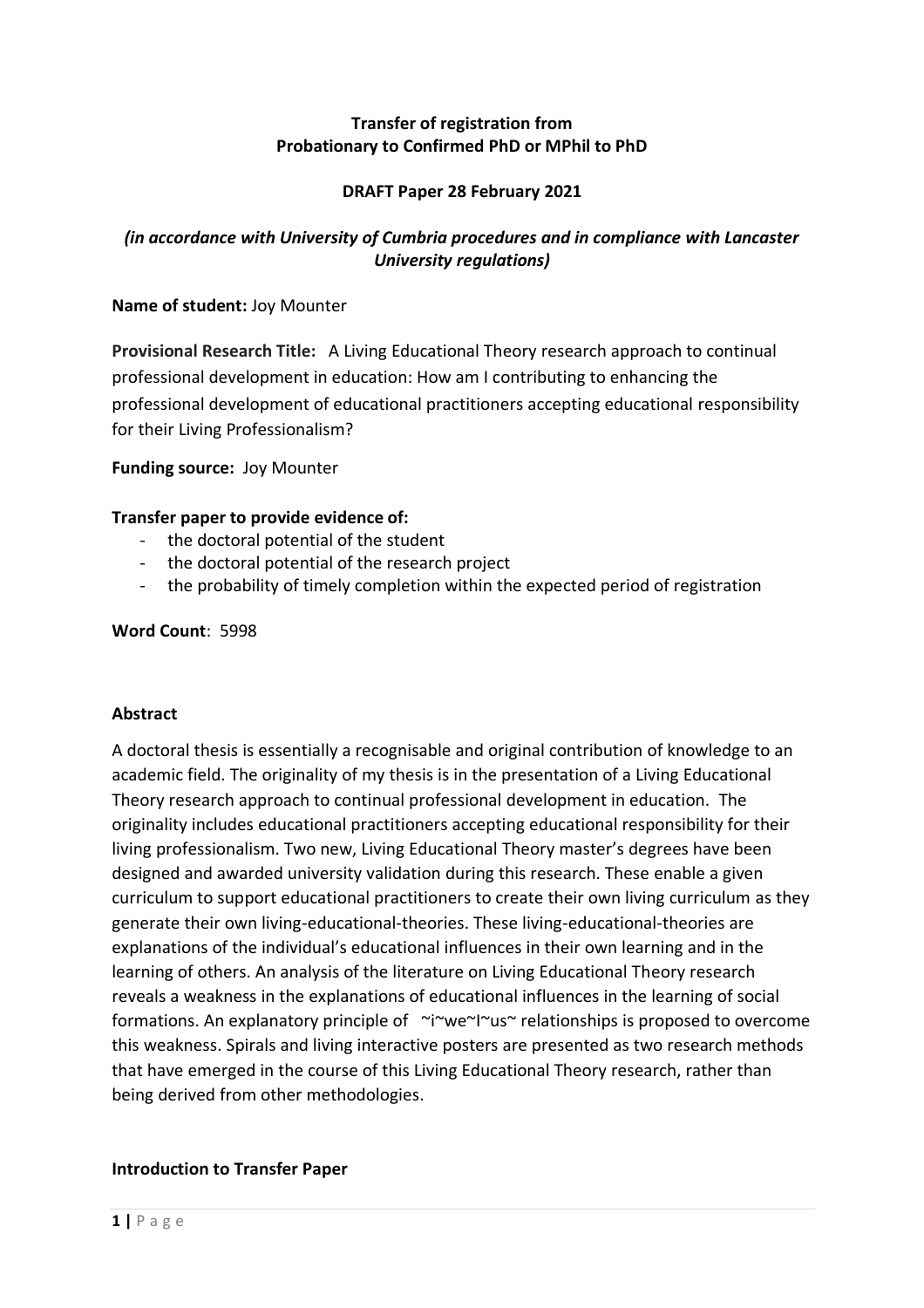My transfer paper will provide evidence of:

- My doctoral potential
- My doctoral potential of my research project
- Probability of my timely completion within the period of registration

The evidence I provide here is in the form of a first full draft of my introductory chapter to my thesis. This will provide:

- Abstract
- Introduction that locates and provides a rationale for my research
- Evidence of critical and creative engagement with literature
- An outline of my research methodology and methods
- The outline of my PhD thesis with an indictive list of chapters
- An illustrative bibliography, which includes the references of the introductory chapter and in addition to those references, I have included some of the key texts I will draw on in my thesis

Examples of my outputs to date are as follows:

- Timescale for remaining work will be completing by June 2022
- Illustrative Bibliography

## **Introductory Chapter to my Thesis**

## **Introduction**

This introductory chapter to my thesis will locate my research area and the importance of my original contributions to knowledge to the professional knowledge-base. I will explore why this research is needed, the limitations my thesis addresses and my research questions, which clarify the problem this thesis addresses. The value of this contribution to the field will also be explored through identifying the central arguments, the aims of the research and locating the research in current academic research and literature. My world-view will clarify social-ontological, epistemological and methodological inventiveness (Dadds and Hart, 2001, p. 166) and stance, whilst also introducing the methods used. The structure of the thesis will also be outlined for the reader.

The contribution, relevance and significance of my research will be clarified in this introduction.

My introduction is organised as follows

- 1. **Introduction to this Chapter** briefly Identifying Thesis Aims, Research Questions, Original Contributions to Knowledge and Outcomes
- 2. **Locating my Research** within the area of the Professional Development of Educational Practitioners and Identifying the Limitations my Thesis will Address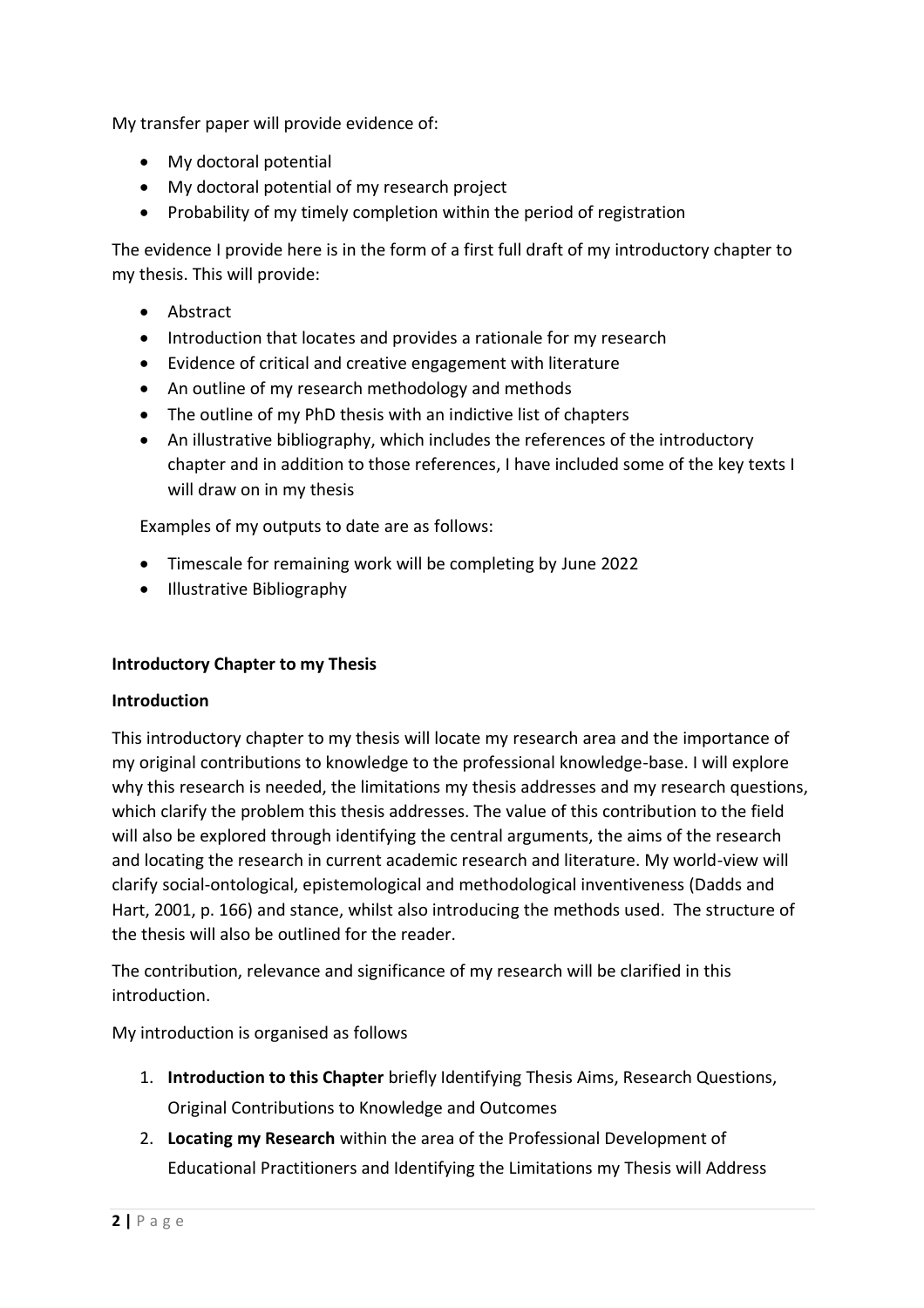- 3. **My Research Journey**
- 4. **Definition of Key Terms**
- 5. **Locating my Research in current Academic Research** and the Issues that will be Addressed
- 6. **Importance and Relevance of my Research** to the Profession of Educational **Practitioners**
- 7. **My World-view**, Social-Ontological, Epistemological and Methodological Inventiveness (Dadds and Hart, 2001, p.166)
- **8. Methodology and Methods Used**
- **9. Original Contributions to Knowledge**
- **10. Structure of my Thesis**

# **1. Introduction to this Chapter briefly Identifying Thesis Aims, Research Questions, Original Contributions to Knowledge and Outcomes**

The original contributions to educational knowledge made by my thesis are focused in the sphere of the continual, professional development of educational practitioners.

The aim of my research is to create a new form of continual professional development for educational practitioners accepting educational responsibility, addressing limitations identified in Living Educational Theory as a professional way of life.

As an educational practitioner I explore the implications of accepting my educational responsibility for my research-led continual professional development. The originality is focused on my clarification and communication of my meanings of educational practitioner and accepting educational responsibility, as I explore these implications. At the heart of the originality of my thesis is the use of my epistemological value of Living Educational Theory research 'as a professional way of life', in my explanation of my educational influences in my own learning, in the learning of others, and importantly in the learning of social formations. This third area of educational influence in learning in social formations is demonstrated in the nature of (~i~we~I~) ~us~ relationships. Gaining academic accreditation for two Living Educational Theory Master's degrees with Newman University, and a Living Educational Theory Master's degree apprenticeship with The Learning Institute, demonstrates the transformational nature of the social formations understanding of the Given Curriculum and Living Curriculum with ~i~we~I~us~ relationships as an explanatory principle. My original contribution includes Spirals as a research method, a living-archive used to capture educational influences in learning.

I also offer as an original contribution Living Interactive Posters as a research method and form of master's level assessment within my relational value of ~i~we~I~us~ relationships.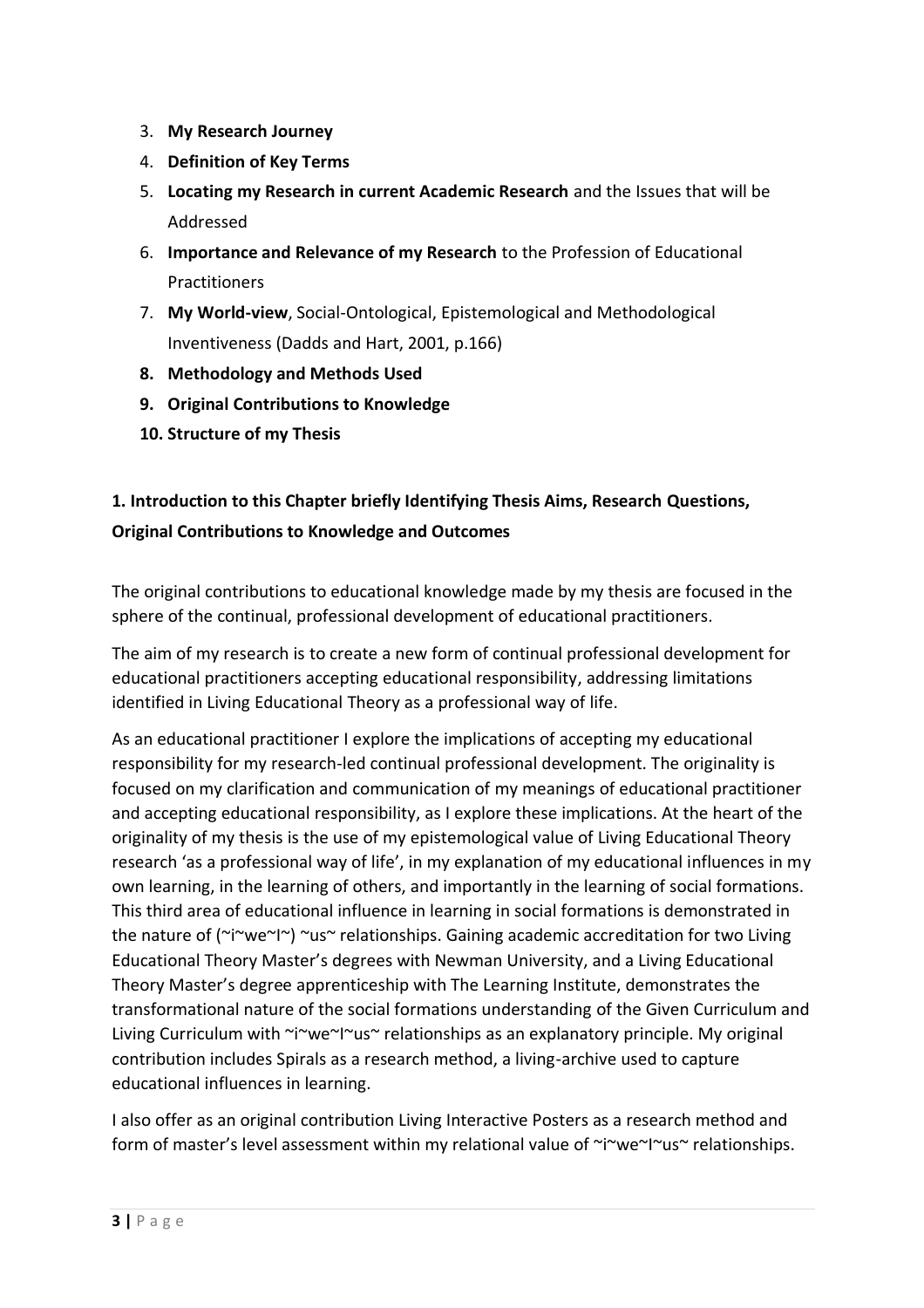The relational dynamic between my original contributions to knowledge, are drawn upon in the creation of a living-educational-theory research methodology, central to the continual professional development of educational practitioners.

Key questions I address in my thesis:

How can I address limitations identified in Living Educational Theory research to explore the educational influences in social formations?

How can I support educational practitioners to engage in values-led continual professional development?

What research methods can be utilised by Living Educational Theory researchers that are derived from this methodology and not others?

How can I contribute to the continual professional development of educational practitioners?

# **2. Locating my Research**

A doctoral thesis is essentially an original contribution to knowledge. The originality of my thesis can be understood in terms of overcoming limitations and mistakes in the present state of a Living Educational Theory research to continuing professional development in education.

The originality of my thesis is my presentation of Living Educational Theory research as a continual process of professional development by educational practitioners accepting educational responsibility for their living professionalism.

A Living Educational Theory research approach to the continual professional development of teachers has been proposed by Whitehead and Huxtable (2016). This was based on Whitehead's (1989) original idea that professional educators could generate and share their explanations of their educational influences in their own professional learning, in the learning of others and in the learning of the social formations that influenced practice and understandings. However, an analysis of the literature on a Living Educational Theory research approach to continual professional development in education reveals weaknesses, including the explanations of educational influences in the learning of social formations. My thesis addresses this weakness and shows how it can be overcome using ~i~we~I~us~ relationships as an explanatory principle.

Here are the limitations and errors that are transcended in my thesis:

1. Living Educational Theory research has been mistakenly abbreviated to Living Theory.

Whitehead's books and papers show how Living Educational Theory research has been mistakenly abbreviated to Living Theory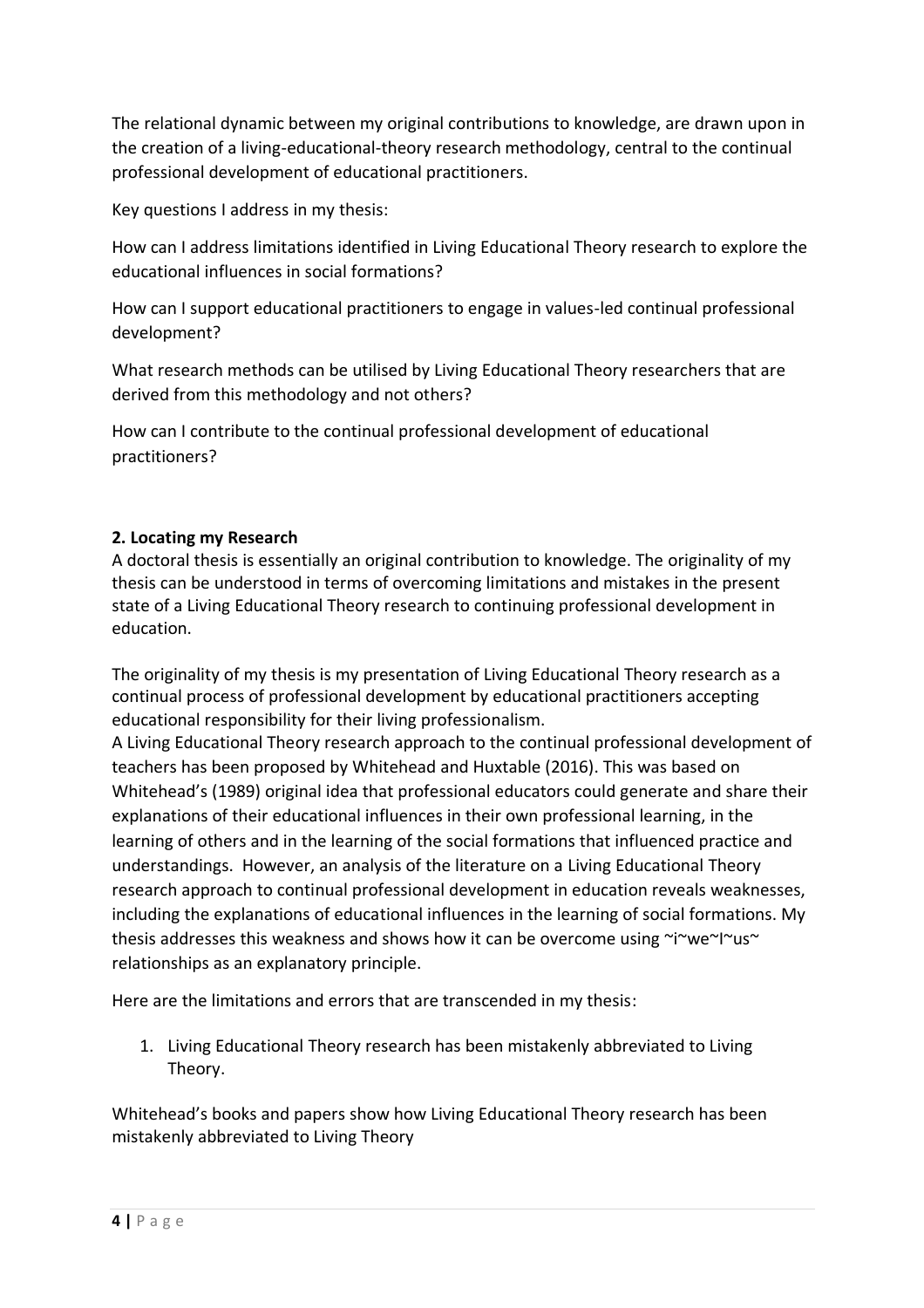2. Living Educational Theory research has not been clearly distinguished from other methodologies.

Whitehead's individual and joint publications demonstrate how Living Educational Theory research has been mistakenly subsumed and hidden within Action Research.

3. Using methods from other methodologies has masked the distinct methods generated in Living Educational Theory research.

The thesis presents the distinct methods of spirals and interactive living-posters for use in Living Educational Theory research. These methods have not been derived from other methodologies.

4. In his 54 years of professional engagement in education, 49 of which were spent in Higher Education, Whitehead did not manage to gain academic legitimacy for a curriculum of continuing professional development in education grounded in Living Educational Theory research.

The thesis presents Living Educational Theory research in values-led master's programmes, for continuing professional development in education, that have been legitimated in two Universities.

5. The emphasise on explaining the educational influences of individuals in their own learning and in the learning of others has deflected attention on the importance of clarifying the explanatory principles that can explain an individual's contribution to their educational influences in the learning of a social formation.

The thesis presents meanings of  $\sim$ us $\sim$  in  $\sim$ i $\sim$ we $\sim$ I $\sim$ us $\sim$  relationships as an explanatory principle that can address the issue of Living Educational Theory research in social formations.

# **3. My Research Journey**

".. . bringing more fully into the world the expression of a loving, life-affirming energy, of justice, of compassion, of freedom, of gift, of talent and of knowledge creation." (Whitehead, 2007)

My doctoral research is focused on the creation and academic legitimation of my livingeducational-theory research methodology drawing from my practice as a teacher researcher, as a head teacher researcher and now as a higher education lecturer and researcher. Over the years I have been part of different educational communities both virtual and physical. This has included various designated roles, a teacher, deputy and head teacher working in primary schools located in three English counties. More recently within higher education my role as Designated Safeguarding Lead, MA Course Leader, Leadership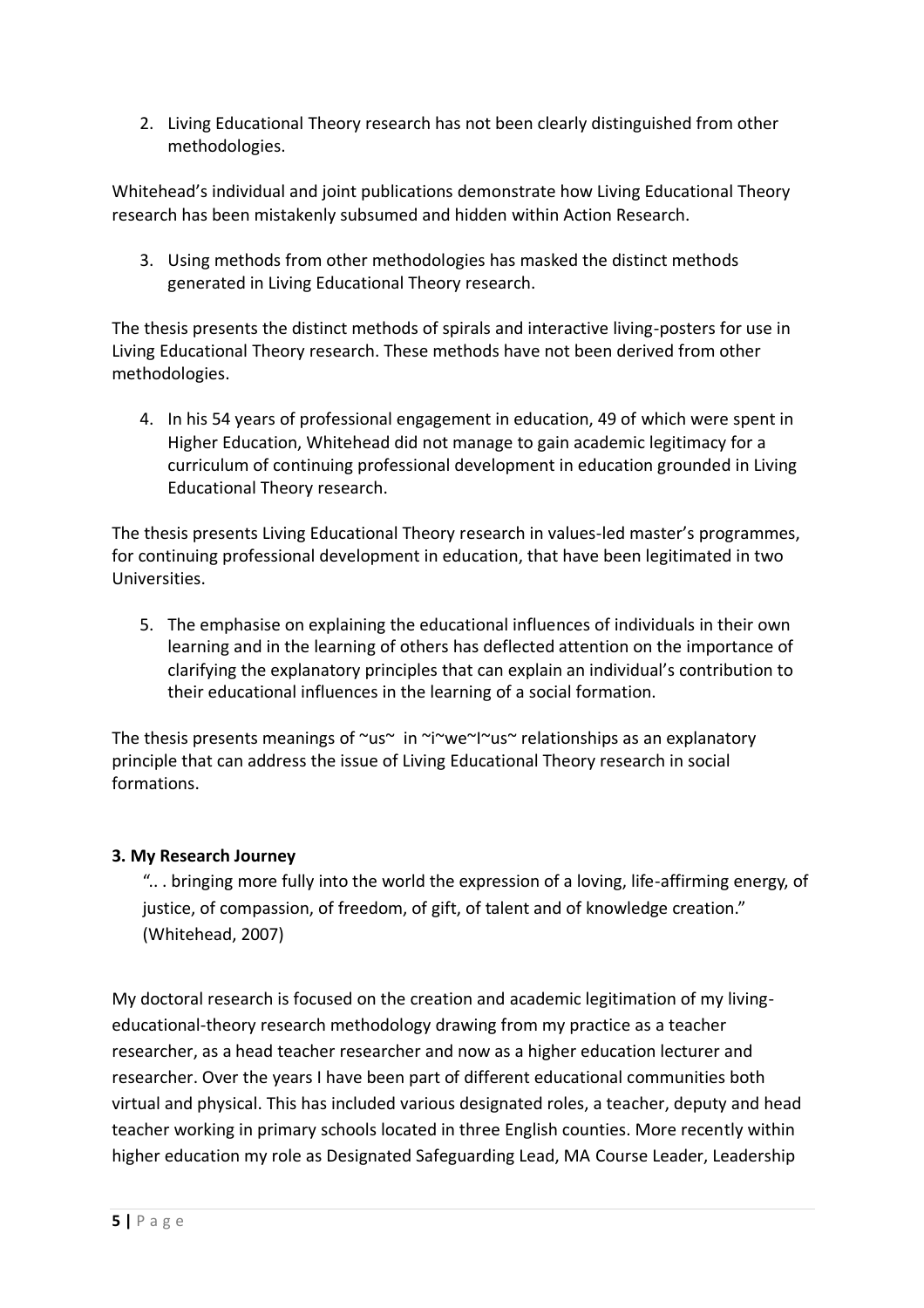Apprenticeship Lead, Module Tutor Level 4,5,6,7 and Professional Academic Tutor has supported my research.

Studying for a Master's degree was something I arranged outside of my school-based professional development. As practitioner researchers we became a group of energised and passionate educational practitioners researching our practice using a Living Educational Theory Research methodology with Prof. Jack Whitehead, at Bath University. This group gave me space to focus on improving teaching and learning for my pupils through focusing on my practice. I looked at the living-contradictions (Whitehead, 2019) in my practice and reflected on them as a focus and direction for my research. Living Educational Theory research enabled me to create my own living-educational-theory research methodology, in which I clarified my social-ontological and epistemological values which I drew on as my explanatory principles and standards by which I judged my practice. As an educational practitioner this process was transformational for my professional resilience and integrity in a period of tight government control, to my sense of making a difference to my pupils and to my own well-being and sense of professional commitment. The feeling of being part of a community of like-minded practitioners eager to challenge, question and research their practice was energising and gave me an insight into many settings, both within the fields of health and education. This journey became a shared research journey with my pupils, not drawing on them as a data set but as co-researchers, our research journey is captured within my master's assignment and dissertation (Mounter, 2012).

Reflecting back over many years as a researcher there have been two major and significant moments in my research journey, both have profoundly impacted my practice, my thinking and my way of being:

- I. Discovering Living Educational Theory (Whitehead, 1989) as a research methodology, but also as the lens I look through at life. Living Educational Theory research methodology as a way of life.
- II. The second moment was as a teacher with my class of 6/7/8-year olds. I was telling them we are all learners and about my research for my Master's degree when child A asked a simple, but profound question, "How can grown-ups write about learning without us?" "We can help," piped up a second voice. I cannot emphasise enough the profound impact those two statements had on me and the resonance that has remained as my professional journey continues. This changed my thinking, my way of researching and writing, from 'I' to '~i~we~I~us~'. The children as researchers had a passionate belief in making a difference (M.A.D) and transforming the 'we' to 'us', having an educational influence in the learning beyond their class and school for other children and grown-ups, through influencing social formations. As an educational practitioner within ~i~we~I~us~ I accepted my educational responsibility to ask 'How can ~i~we~I~ improve learning and our practice and share across ~us~.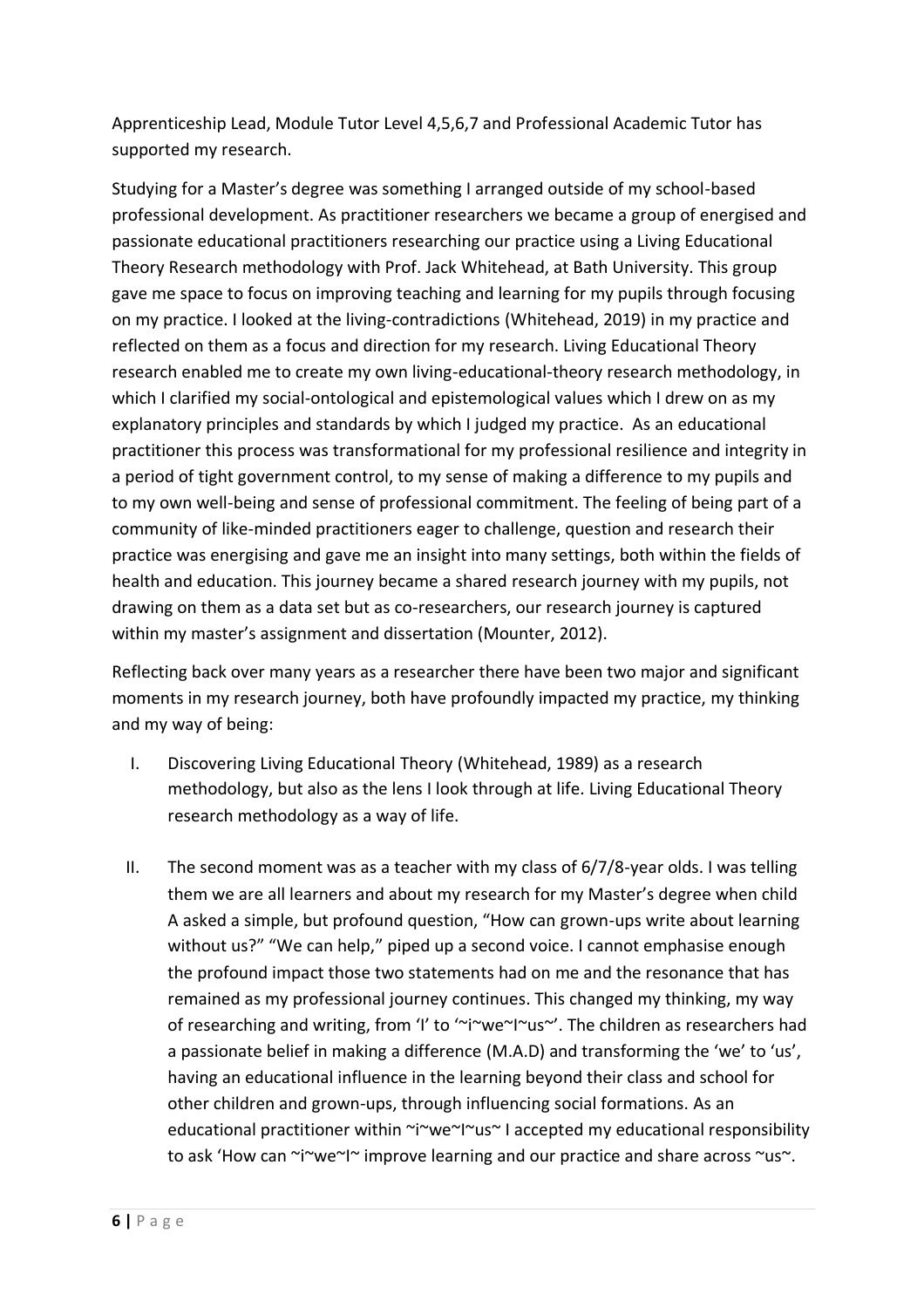The two points I have highlighted above are intrinsically intertwined and have led to the path my research took through my Master's assignments and dissertation (Mounter, 2012) and to the focus of my thesis and its creation.

"How often am I guilty of conjuring up a bright and fanciful show in the classroom only to realize that I am putting my students to sleep? How often do I make unilateral decisions about what is important and should be integrated into their lives?" (McNamee,2006. p1)

# **4. Definition of Key Terms**

**Educational Practitioner** – a practitioner research. Child or adult who accepts educational responsibility for their educational practice through undertaking Living Educational Theory research and holding their values as explanatory principles and standards of judgement. Practitioners who contribute to the flourishing of humanity and the professional knowledgebase.

**Accepting Educational Responsibility** – educational practitioners accepting educational responsibility carry out values-led Living Educational Theory research with a commitment to contribute to the flourishing f humanity and to the professional knowledge-base.

**Living Professionalism** – Educational practitioners accept educational responsibility for their living professionalism, an international standard of professionalism.

**Living Educational Theory Research** – a research methodology first published in 1989 by Jack Whitehead. Educational practitioners research their educational influences in their own learning, the learning of others and the learning of social formations. Practitioners clarify their ontological values through their research and use these as their explanatory principles and standards of judgement.

**Spirals** – a research method and original contribution to knowledge enabling educational practitioners of any age to capture and continually engage with data from their educational practice and research. Spirals was developed from and for Living Educational Theory research and not adapted from another methodology.

**Living Interactive Posters** – a research method and form of Master's level assessment, Living Interactive Posters require practitioners to create a multi-media academic presentation of their research engaging the reader. This is a snap shot in time, a moment in the continual cycle of Living Educational Theory research.

**Nurturing Responsiveness deepening to Nurturing Connectiveness** – This is the energy captured in the tilde~ in the relational value of ~i~we~I~us~. Nurturing responsiveness is the connection with another that explores the given curriculum, research focus. Nurturing connectiveness is a deeper connection and energy within the tilde $\sim$  where the living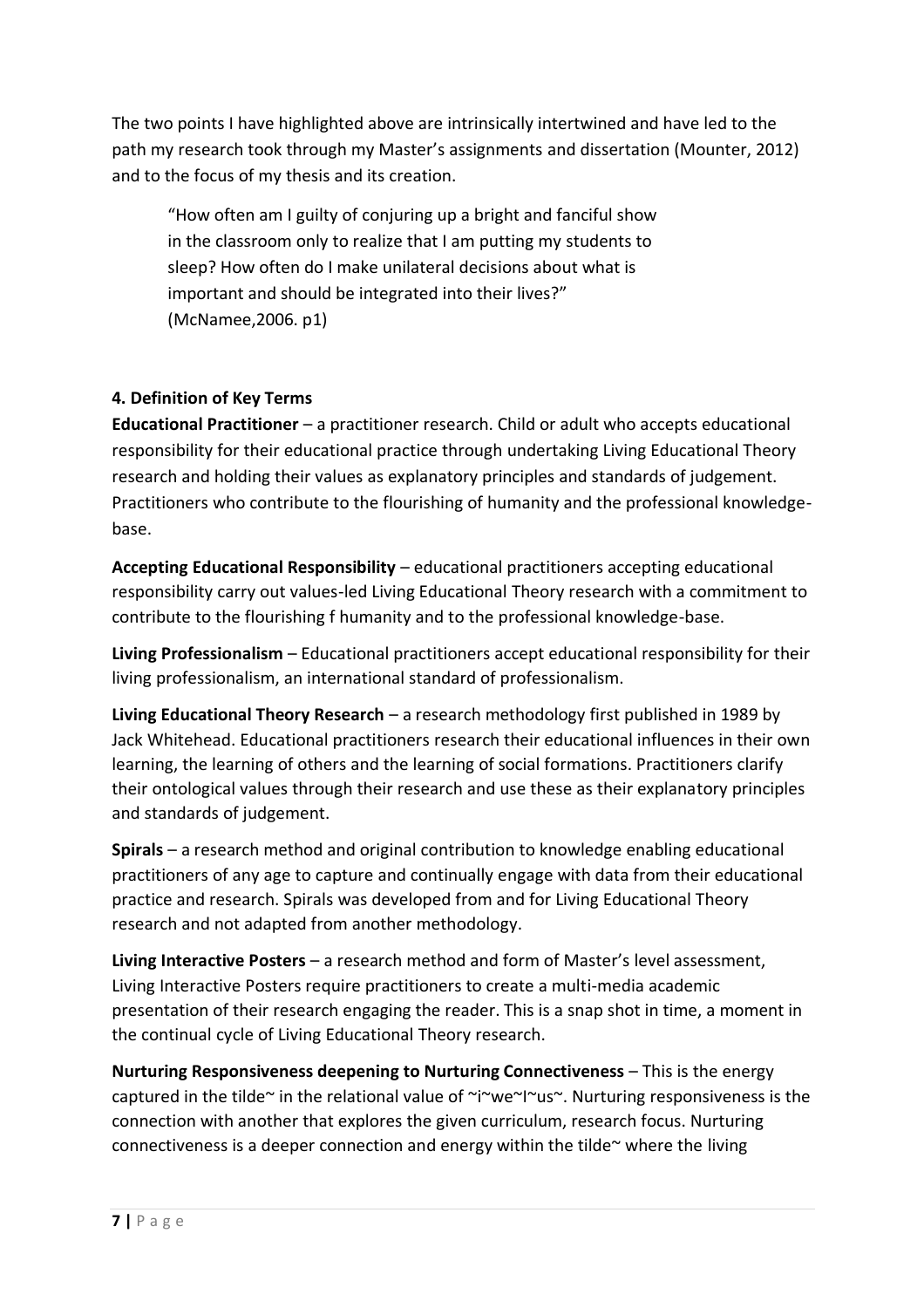curriculum is offered and shared, the values that define us, our reflections and connections, ideas and understandings.

**~i~we~I~us~ as a relational value** – represents the connections found within a Living Educational Theory research Peer Validation group. Living Educational Theory requires the practitioner to consider the educational influences  $\sim$  in their own learning  $\sim$ i $\sim$ l $\sim$ , the learning of others ~we~ and in the social formations they are part of ~us~.

**World view** – social-ontological values, epistemological values and methodological inventiveness (Dadds and Hart, 2001, p.166) in Living Educational Theory

# **5. Locating my Research in current Academic Research**

The rationale for my research is related to its contribution in fulfilling the new standard for teachers' professional development of the Teachers' Professional Development Expert Group (2016) in their description of effective practice in the professional development of teachers:

High-quality professional development requires workplaces to be steeped in rigorous scholarship, with professionals continually developing and supporting each other. (Professional Development Expert Group, 2016, p. Preamble)

Amanda Spielman (2019), the Chief Inspector of OFSTED in her Twitter feed stated:

"Two words sum up my ambition for the framework and which underlie everything we have published today: substance and integrity."

From this perspective of integrity and focus on substance in education, the Ethical Leadership Commission (2019) in the, 'Navigating the Moral Maze', report also highlight values as an integral requirement to retain leaders for the future of schools.

This call for integrity and moral purpose by school leaders in the new OFSTED framework, which came into schools in September 2019, will require space for the development and reflection on the ontological and epistemological values that drive the individual leader's moral purpose. Within a framework of research, that forms the heart of a practitioner's professional development, a methodology is needed that enables them to clarify and nurture their own constellation of embodied values and identify the embodiment of professional integrity. Living Educational Theory Research (LTR) methodology (Whitehead, 2010) enables the researcher to identify their life-affirming values and use these as their explanatory principles and standards of judgement when creating their own livingeducational-theory and their living-educational-theory methodology. The educational practitioner's values are clarified and nurtured through the process. As the educationalpractitioner generates their own living-educational-theory they find where they are living contradictions (places in their practice where their values are contradicted) or are not living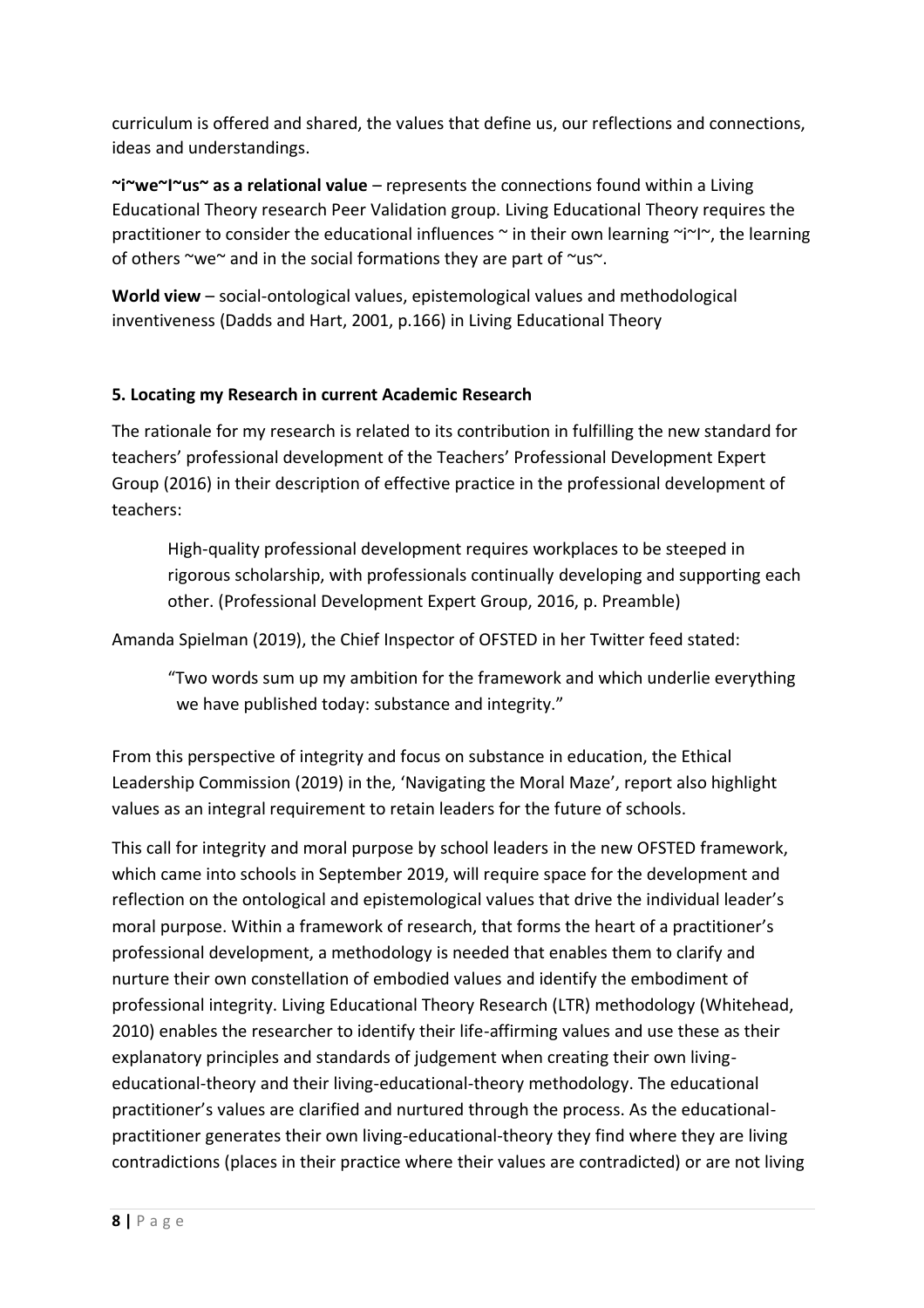their values as fully as they can, and try to find ways of improving. This can also help to engender the belief of the educational practitioner that they can make an educational difference.

Whether newly qualified or an experienced teacher the amount of educational research papers that are read, drops significantly once qualified. This can be seen in Pretlow, 1903, p. 341; Wilde, 1903, p. 348, Johnson, 1963 and Johnson, 1966, p. 78 all cited in Zeuli 1992. This is also reflected in the anecdotal data I have gathered from training sessions I have run 2015-2017. I am interested in exploring this further with the greater focus on educational research as part of practitioners' continual professional development through my thesis. Maclellan (2016) discusses the problem of getting research into classrooms and believes time and the language of research papers can cause an accessibility barrier. He argues, "It comes down to that disconnect between the two audiences." This highlights the need for educational research, undertaken by educational practitioners, as well as research by those concerned with the disciplines of education such as sociologists, philosophers, historians and psychologists. Educational research is that undertaken by educational practitioners researching their practice to understand, improve and generate values-based explanations of their educational influence in learning.

My belief, one also held by Day (1999), is that practitioner Continual Professional Development should be intrinsically motivating and inspiring, part of a practitioner's professional and personal growth and transformation which are interconnected.

At a recent ATEE conference Snoek et al (2019) presented a keynote paper on reframing the teaching profession. The paper focuses on professional development as well as a general overview of the perceptions of teachers and teaching and emphasising a difference in the qualities of a good teacher and good teaching. The focus on career progression and how this should run vertically and horizontally within the profession highlights the breadth of skills a teacher has, and that we should not just look at the teaching aspect through a reductionist lens. Snoek et al identify strengthening the profession comes through a defined competence framework with clear career progression, which they believe will attract high-quality candidates. Attracting these high-quality candidates will depend on the perceived "attractiveness of the profession" (Snoek et al, 2019, p. 2). I would challenge Snoek et al's perception that a competency framework and sideways progression paths will ultimately make the profession more appealing to potential practitioners. I would argue the focus should also be on developing the competence and skills of the practitioners already in the profession and ensuring their well-being, commitment and energy. The exodus of teachers from the profession has been the focus of recruitment drives in recent years, as a fifth of teacher's state they do not plan to still be teaching in the next two years (Guardian, 2019).

Teaching is discussed as a 'dynamic profession' but Snoek et al do not clearly define what they mean by this term. Do they mean one full of energy, purpose and commitment?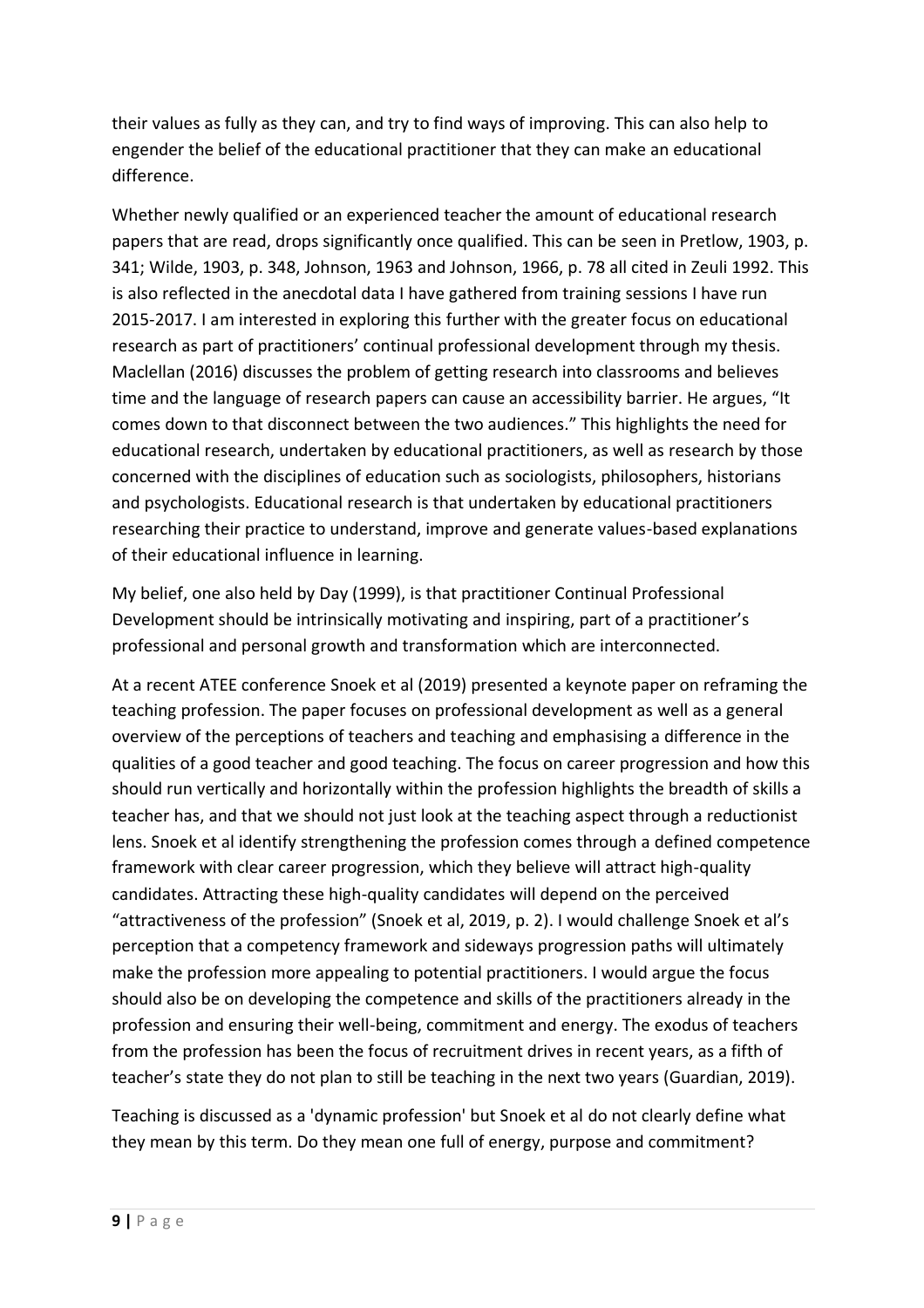Anecdotally from learners and practitioners I talk to, I do not believe this is what they will find at the moment!

## **6. Importance and Relevance of my Research**

My original contributions to knowledge and the importance of the relational dynamic between them makes a contribution to the integrity of my thesis as a whole, defining the importance of my research. The relevance is contained within addressing limitations identified in Living Educational Theory research as a professional way of life where educational practitioners accept educational responsibility for their Living Professionalism.



## **7. My World-view**

Social-Ontological, Epistemological and Methodological Inventiveness (Dadds and Hart, 2001, p.166) combine to create my world view defined in my thesis.

## **8. Methodology and Methods Used**

As an educational practitioner I use a Living Educational Theory research methodology (Whitehead, 1989). Living Educational Theory as a research methodology was first introduced into the Academy in 1989 by Jack Whitehead. Throughout the years Whitehead has linked Living Educational Theory research to what he calls a 'constellation' of theories, one of these includes Action research. My value of Living Educational Theory research as a professional way of life challenges Whitehead's understanding of this theory as a cycle of action, to a way of professional life and continual Professional development. A lens through which an educational practitioner from 7 years of age (start of KS2) can accept educational responsibility and make a difference in the world through the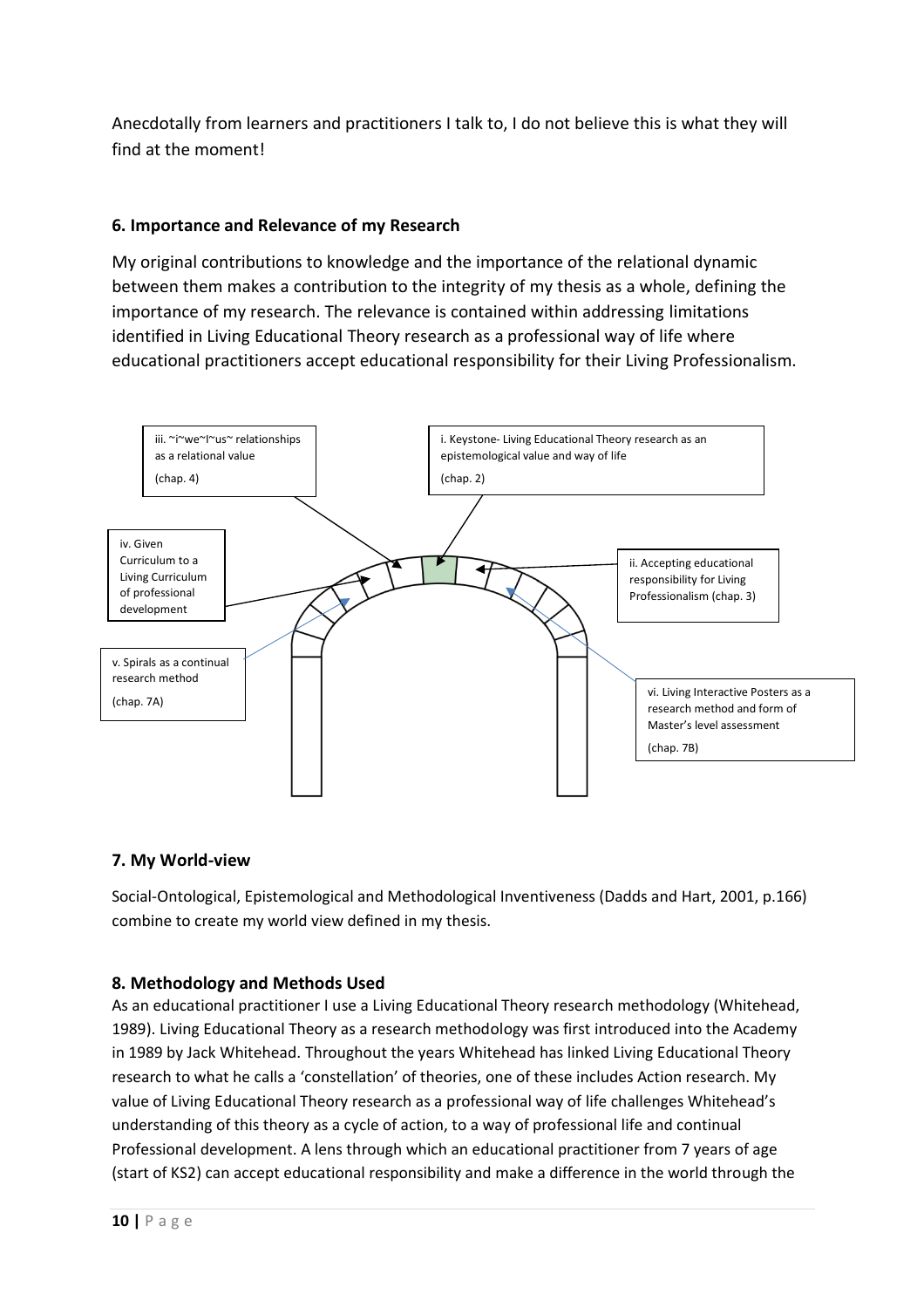living-educational-theories they offer the educational knowledge-base, research from practitioners who are values-led in their practice. Living Educational Theory Research is the only research methodology where a practitioner's values act as explanatory principles and standards by which we judge our practice. Whitehead (2018) defines this as educational research – research which "the realisation of one's own life-affirming and life-enhancing values in practice", adds to the educational knowledge base and flourishing of humanity. Living Educational Theory research methodology (Whitehead, 1989) highlights how researchers explore the educational influences in learning they have in their own learning, in the learning of others and in the social formations they are part of. An important epistemological value, Living Educational Theory research as a way of life, is a continual process of research and reflection, enabling me to engage with my world and my practice as continual professional (and personal) development.

This continual journey of research is captured and reflected on in Spirals, a research method explored in my thesis for all educational practitioners regardless of age, child or adult. I also include cycles of research and reflection drawn from Action Research and narrative as a form of communicating my research from Narrative Enquiry. I use these aspects as methods in my research, not additional methodologies as they do not influence my ontological or epistemological world-view.

# **9. Original Contributions to Knowledge**

I use the concept of 'living professionalism' to distinguish this Living Educational Theory research approach to continuing professional development. Through exploring the implications of asking, researching and answering my question 'How do I contribute to enhancing the professional development of educational practitioners?' I clarify meanings of, educational practitioner and accepting educational responsibility in living professionalism. I outline the design and contents of two Living Educational Theory masters programmes that I have negotiated University accreditation for, from my position as Masters Lead at The Learning institute. This includes the two methods of Spirals and Living Interactive Posters that have been generated from Living Educational Theory research, rather than being derived from other methodological approaches to educational research. The contents and assessment of these two Master Degrees explain how a given curriculum can be transformed into a living curriculum in the generation of an individual's living-educationaltheory of their professional development. Hence the organisation of my thesis is designed to support the claims in the Abstract and highlight the part played by each of the following chapters to the thesis as a whole:

- i. Living professionalism: a Living Educational Theory research approach to continuing professional development – educational practice -
- ii. educational practitioner
- iii. accepting educational responsibility
- iv. ~i~we~I~us~ relationships as explanatory principles
- v. Two Living Educational Theory master's programmes
- vi. Given Curriculum to a Living Curriculum
- vii. Spirals and living interactive posters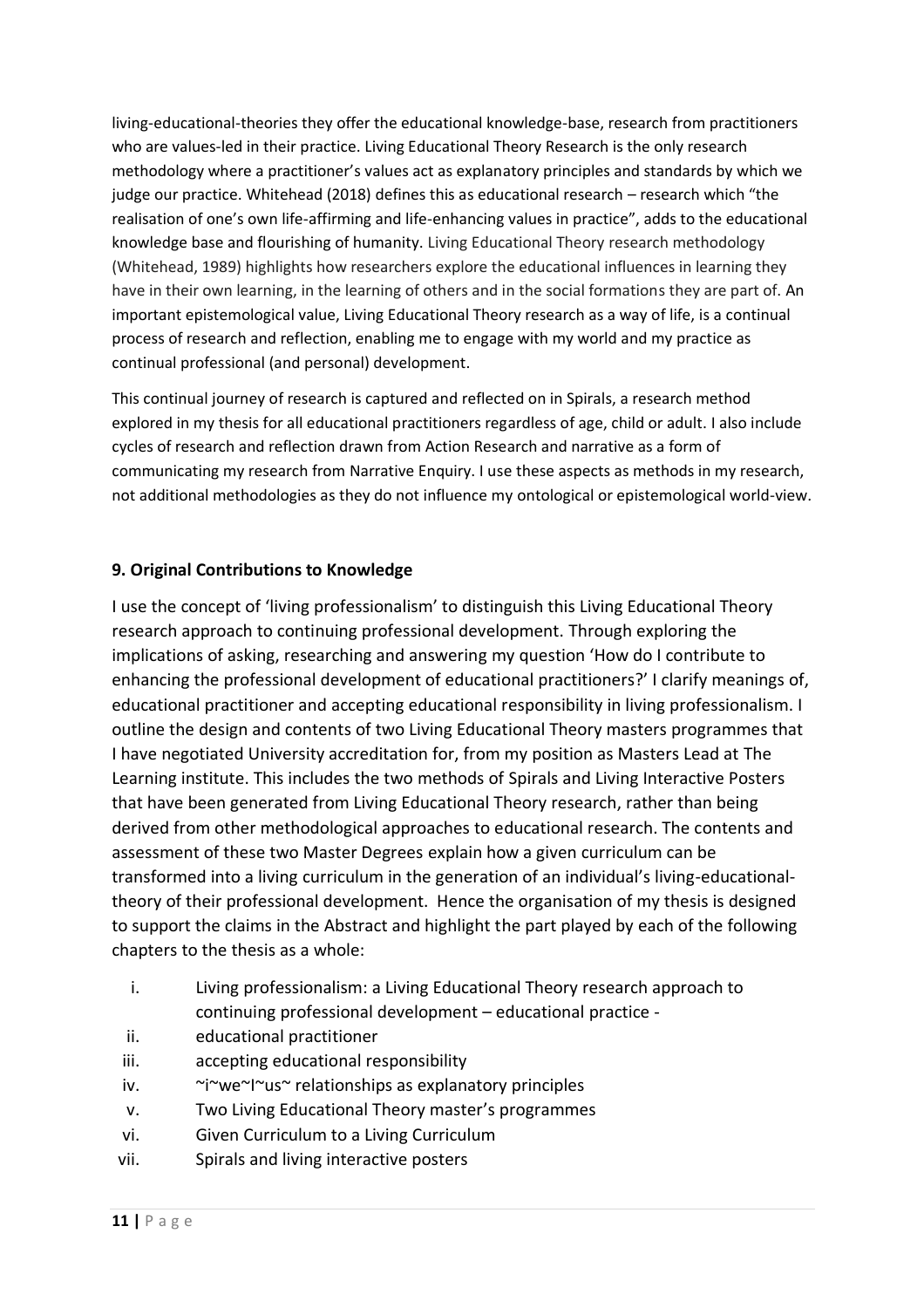Living Professionalism is an original contribution to knowledge. In my exploration of professionalism and professional development of educational practitioners. I have clarified the following aspects of Living Professionalism:

- Accepting educational responsibility for a personalised career structure
- Epistemological and social-ontological values-led educational practice clarified through a Living Educational Theory research methodology
- Membership of international, research Peer Validation Groups of intellectual and scholarly discourse
- Given-curriculum of professional development comprising skills and knowledge defined by professional standards and government targets
- Educational practitioners and students/pupils co-creating values-led explanations of educational influence in their own learning, the learning of others and in the social formations they are part of creating a holistic perspective from teacher and learner
- Values that contribute to the flourishing of humanity and a global social movement
- Creating a reflective record of their research and living curriculum
- Requirement to contribute to the educational knowledge-base publish livingtheory-research papers, attend and present at educational conferences
- Knowledge equality and knowledge democracy
- Living Educational Theory Master's Degree study to enable the development of Living Professionalism

An educational practitioner I define as someone regardless of age (age  $7 -$ KS2 upwards) that is researching their educational practice and learning, drawing on their ontological values as explanatory principles and standards of judgement. Living Educational Theory research is a form of practitioner research that identifies those values a practitioner tries to embody in their practice and they use these as explanatory principles and standards of judgement in their research. When I use the term 'educational' this is the definition I am referring to.

Accepting educational responsibility is an original contribution that explores the implications of educational practitioners 'accepting educational responsibility' for their own continual professional development using a Living Educational Theory research methodology. I ground this contribution to knowledge in the forefront of research in this field drawing on the America Educational Research Association's presidential welcome for the 2021 AERA conference on Accepting Educational Responsibility. Professor Harper (2020) speaks of educational research being held within the academy, supporting professional development of practitioners through engagement with research. He describes his understandings moving from research used to support evidenced-based practice to evidence-informed practice. This slight movement is limiting. In chapter two of my thesis I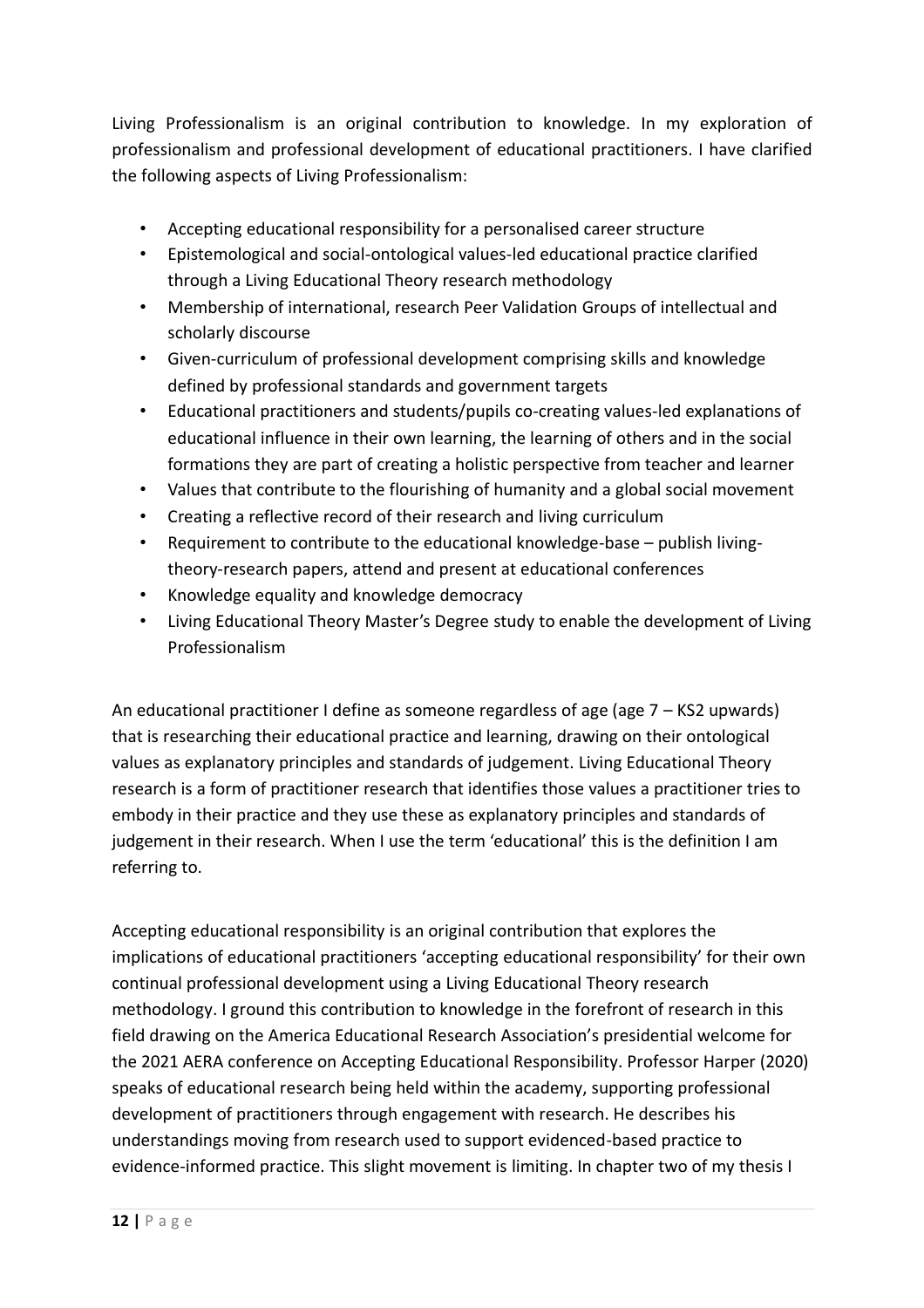take this understanding forward with educational practitioners accepting educational responsibility for their own values-led, educational, professional development highlighting research-led practice.

As part of Initial Teacher Training which I am involved with at The Learning Institute, trainees have a responsibility to meet the standards for teachers set out in England by the government (DfE, 2016). It is my responsibility as the MA Course Leader to support the trainees to meet these standards in their practice and to continue to do so throughout their career. A standard that does not alter or raise as practitioners gain further experience and skills, this I question. I believe this is the minimum professional requirement. The first couple of years as a teacher are tough, there is a steep learning curve teaching all day long, independently and having responsibility for the class(es) you teach.

| <b>Responsibility:</b>                            | <b>Educational Responsibility:</b>           |
|---------------------------------------------------|----------------------------------------------|
| Set out in my contract                            | Set out in my living-educational-theory      |
|                                                   | methodology                                  |
| To teach knowledge and skills outlined in         | To support the generation of a Living        |
| National (Given) Curriculum                       | Curriculum                                   |
| To meet or surpass assessment targets,            | To inspire a love of educational research as |
| SAT <sub>s</sub> , Performance Management targets | a way of life and commitment to M.A.D.       |
| Uphold policies in the setting, ie. behaviour     | To move from requirements to inspiration,    |
|                                                   | creativity, passion, commitment to           |
|                                                   | something bigger than ourselves              |
| Uphold national guidelines, ie. SEND,             | To be a knowledge creator, adding to the     |
| Teacher Standards, Headteacher Standards          | professional knowledge-base                  |

 $\gamma$ i $\gamma$ we $\gamma$ | $\gamma$ us $\gamma$  as a relational value is key to understanding my thesis and a thread that permeates through each aspect of my original contributions to knowledge. ~i~we~I~us~ is a relationally dynamic ontological value and epistemological, living standard of judgement This is a written linear representation of a non-linear, dialectical dynamic process of relational interactions through nurturing responsiveness deepening to nurturing connectiveness. ~i~we~I~us~ as a relational value also addresses the limitation identified in the explanations of educational influences in social formations in Living Educational Theory research. **~i~we~I~us~** the understanding we 'grow' and 'become' as part of the world, connected and with a sense of place through the growth and transformation found in 'others'. Relationships with self through others, the flow of energy, learning and growth shared 'in community' defined within ~i~we~I~us~ relationships leading to personal growth and transformation and community growth and transformation.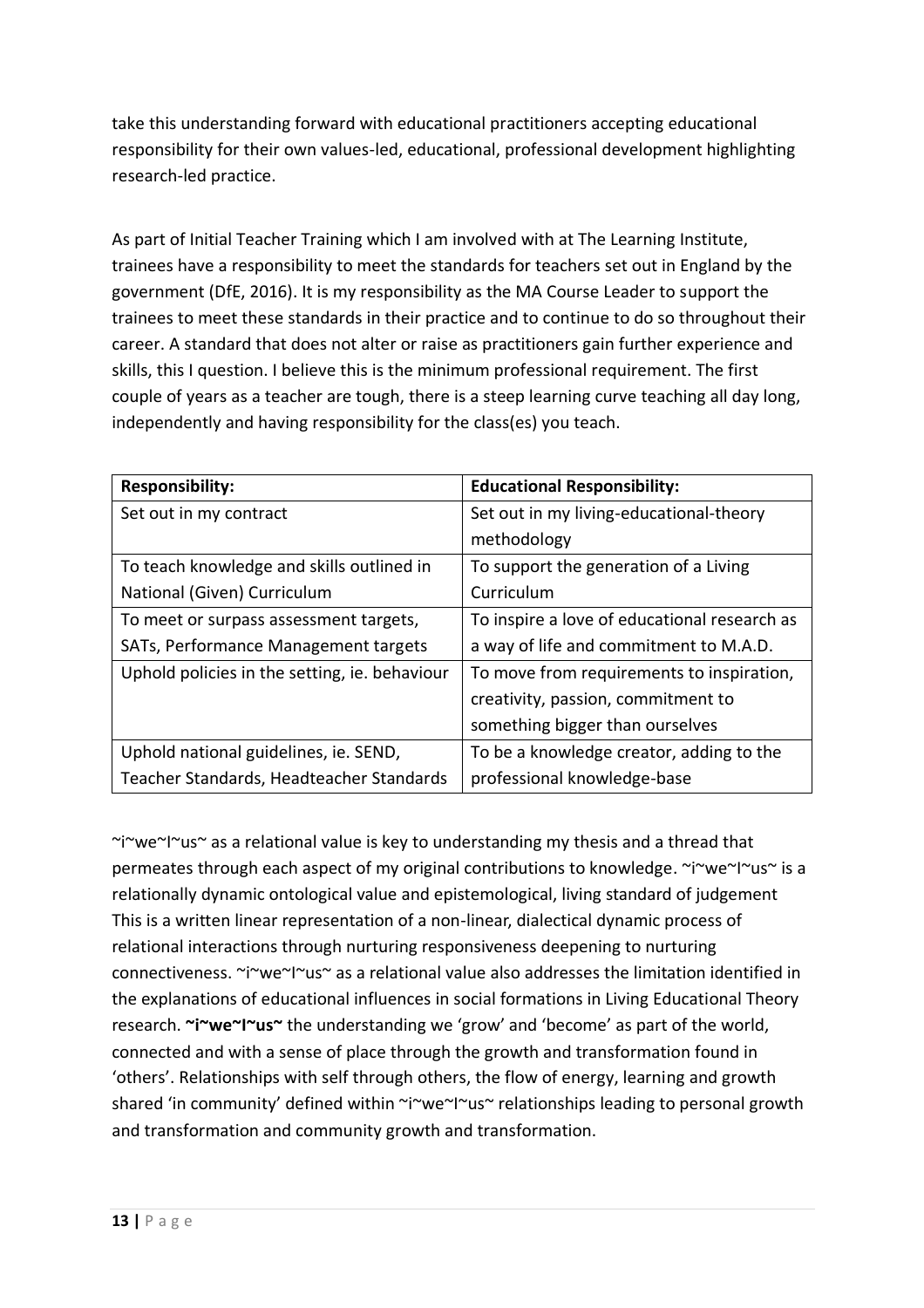In chapter five of my thesis I introduce the reader to Living Educational Theory research 'as a way of life' through research-led professional development offered in the two Master's degrees and a Master's degree apprenticeship I have developed and validated through Newman University. My exploration and understanding of educational research-led professionalism is examined through a 'given curriculum and living curriculum' as an original contribution to knowledge and to the professional knowledge-base. This original contribution to knowledge refines my understanding of a curriculum, focusing on a Given Curriculum of professional development designed and written to enable educational practitioners to create their own Living Curriculum through a Living Educational Theory approach. A Given Curriculum is defined by the requirements of the organisation setting it, whether the Government and the National Curriculum (DfE, 2016) or a curriculum of professional development for educational practitioners developed by The Learning Institute; Living Educational Theory Master's: MA: Values-led Leadership, MA: Inclusion and Special Educational Needs and Disability and a Master's degree apprenticeship. Defined within the Given Curriculum are the knowledge, skills and attainment targets to be met. In contrast the Living Curriculum is generated by the practitioner themselves and runs beneath the Given Curriculum. This is further developed and explored in chapter two of my thesis. Creating their own Living Curriculum helps practitioners to find their place in the world, supporting ~i~we~I~us~ relationships, as Reiss and White (2003, p.1) describe:

- to lead a life that is personally flourishing,
- to help others to do so, too.

A Living Curriculum is captured and understood within Spirals, a research method and an educational practitioner's living-archive. To explain a Living Curriculum in my thesis I will use an ostensive definition of this tacit knowledge, as a clear understanding requires more than a lexical definition. Tacit knowledge is personal, implicit knowledge fully grounded in practice that it cannot be fully explained by a simple lexical definition (Horvath et al.,1999). Introduced by Polanyi (1958), tacit knowledge is acquired in relation to others, linking nicely to ~i~we~I~us~ relationships in community. As Living Educational Theory research is a way of life for educational practitioners the data captured can be vast and needs recording and storing carefully, on-going access is a necessity in the living aspect of the research journey and reflections. Spirals was created through co-researching with my pupils as a livingarchive research method. A vast multi-media compilation of data, on-going analysis, thoughts, new connections, memories, profound questions and conclusions, values and links. The strength and use of multi-media data will be explored in chapter six of my thesis.

As an analogy for my thesis and the importance of Living Educational Theory research, my key epistemological value as a way of life, I envisage a stone archway. When built an archway has a keystone at the peak and centre of the arch, this not only holds the arch in place and alignment but also enables it to bare weight.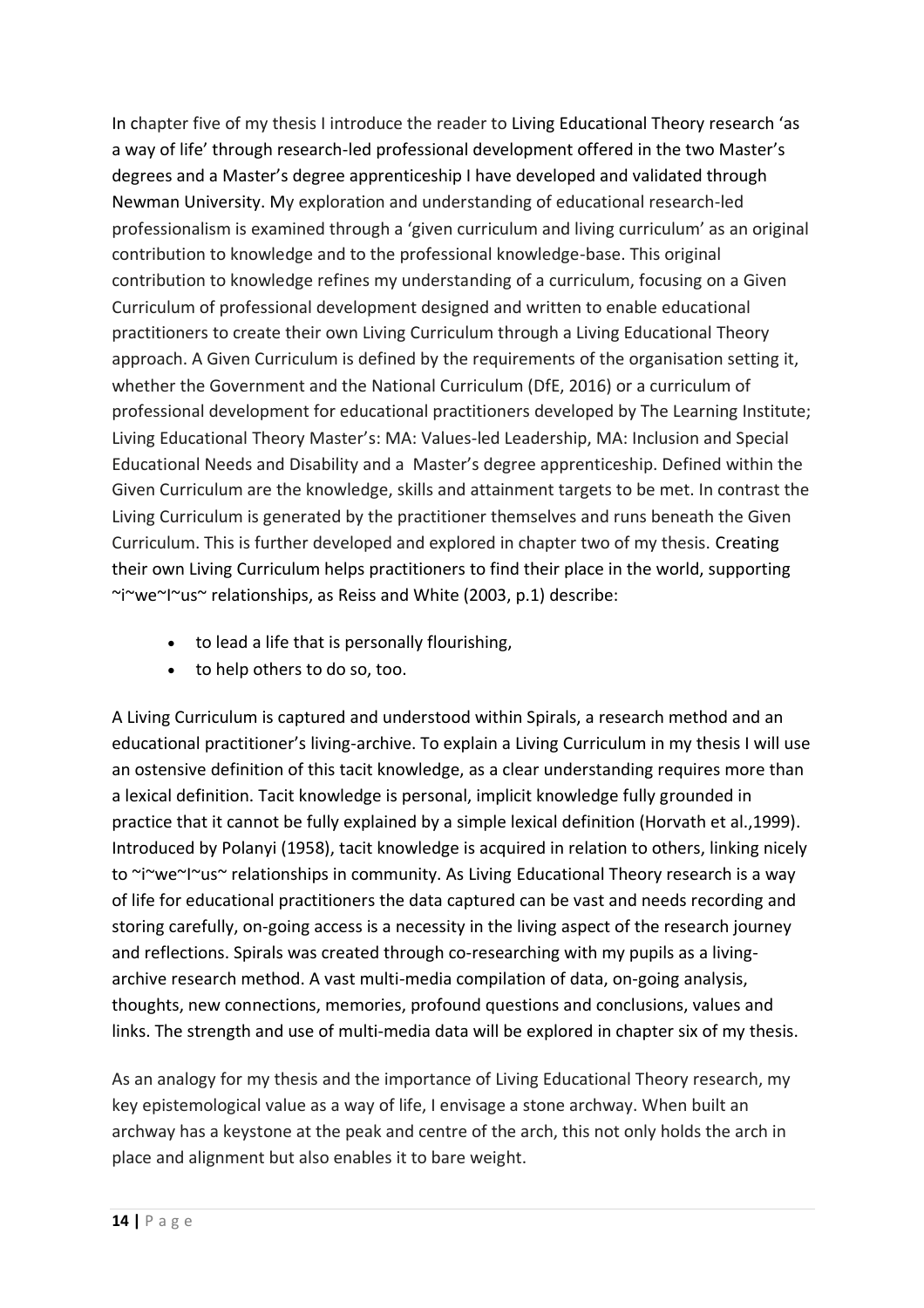'A keystone is the wedge-shaped stone at the apex of a masonry arch…. at the apex of arch. …..it is the final piece placed during construction and locks all the stones into position, allowing the arch or vault to bear weight.' (Wikipedia, 2020)

I have struggled with my thesis making sense of my data and analysis, seeing the parts and how they come together to create a meaningful thesis. I appreciate I have quoted from Wikipedia above, something I would criticise of my students, however the point made in the quote resonates and is important. It talks of the keystone being vital to the whole, but the last stone laid in place. This is the same for my thesis. I have only found clarity of the whole at the end of identifying my original contributions to knowledge. Living Educational Theory research 'as a way of life' is my keystone, holding the other 5 original contributions together as educational practitioner continual professional development. This diagram is being explained and appears twice in this chapter as it is the foundation of my thesis.



My thesis is a contribution to educational practitioners professional development through my epistemological value of Living Educational Theory research as a way of life. This supports the development of a relational dynamic between the following contributions to knowledge, which includes the clarification of ~i~we~I~us~ relationships, accepting educational responsibility, Given Curriculum to a Living Curriculum, Living Interactive Posters and Spirals as a research method.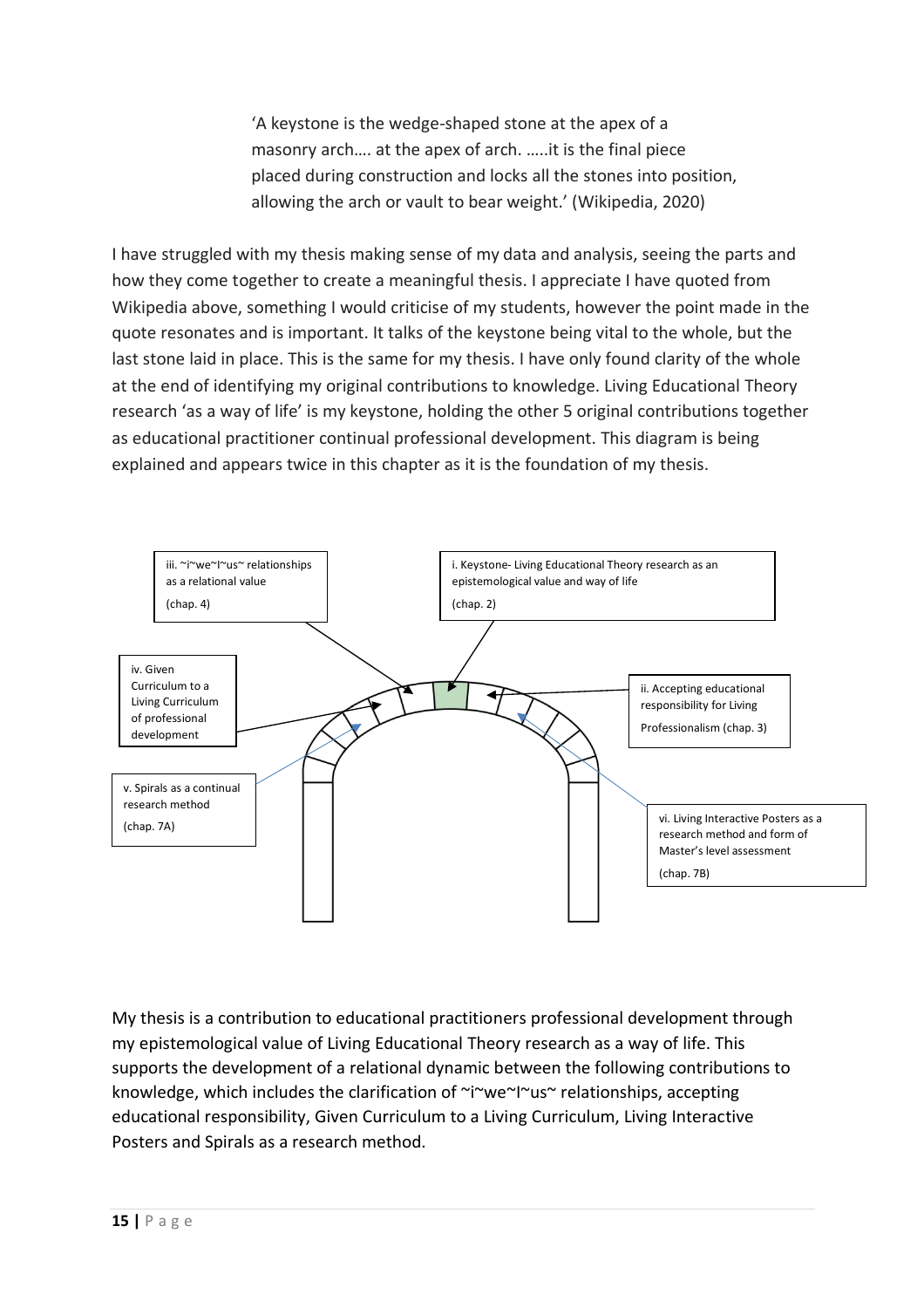#### **10. Structure of my Thesis**

#### **Chapter 1. Introduction**

- 1.1 Introduction to this Chapter
- 1.2 Locating my Research
- 1.3 My Research Journey
- 1.4 Definition of Key Terms
- 1.5 Locating my Research in current Academic Research
- 1.6 Importance and Relevance of my Research
- 1.7 My World-view
- 1.8 Methodology and Methods Used
- 1.9 Original Contributions to knowledge
- 1.10 Structure of my Thesis

#### **Chapter 2. Living Educational Theory as an Epistemological Value and Way of Life**

- 2.1 Living Educational Theory research as a epistemological value and way of Life
- 2.2 The Keystone

# **Chapter 3. Educational practitioners Accepting Educational Responsibility for Living Professionalism**

- 3.1 Education Practitioners Continual Professional Development
- 3.2 Accepting Educational Responsibility
- 3.3 Going Beyond Professional Standards Challenging Orthodoxies
- 3.4 Educational Practitioners Living Professionalism
- 3.5 International Teacher Research Standards

#### **Chapter 4. ~i~we~I~us~ as a Relational Value**

- 4.1 Non-linear Representation
- 4.2 ~i~we~I~ and the tilde between
- 4.3 Nurturing Responsiveness to Nurturing Connectiveness
- 4.4 ~us~ in Social Formations Contributing to the Flourishing of Humanity

#### **Chapter 5. A Given Curriculum to a Living Curriculum of Professional Development**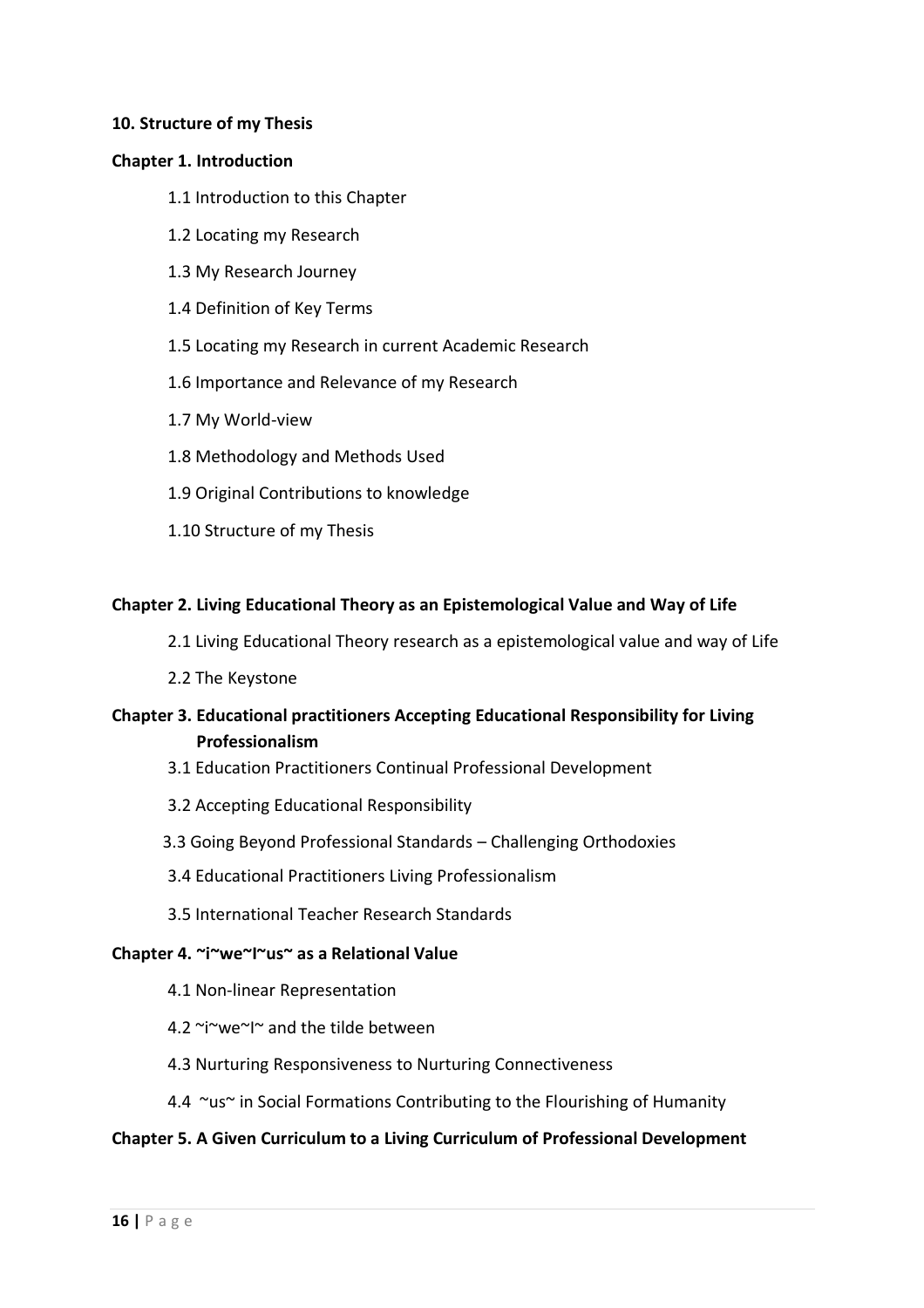5.1 Enhancing Educational influences in Learning in Social Formations – MA: Values led Leadership, MA: Special Educational Needs & Disabilities

5.2 Given Curriculum of professional development

5.3 A Given Curriculum to a Living Curriculum

## **Chapter 6. Methodology**

6.1 Meaning of Research Methodology and Method

6.2 What Characterises Living Educational Theory as a Research Methodology and Distinguishes it from other Methodologies?

6.3 Epistemology – Standards of Judgment, Unit of Appraisal, Logic

- 6.4 Ontology
- 6.5 Developing my living-educational-theory research methodology

6.5.i Methodologies and Methods drawn on:

6.5.ii Narrative Enquiry

6.5.iii Action Research

6.5.iv Self-Study Practitioner Research

6.6 Ethics and Values

6.7 Issues of Validity, Rigour...

6.8 Data Use, Collection and Analysis

6.9 Logics - Philosophies.

6.10 Living Educational Theory research and Professionalism

#### **Chapter 7A Methods – Spirals and Living Interactive Posters**

7.1 The Creative Research Method of Spirals

7.2 Self-identity Motivation

#### **Chapter 7B**

7.3 Living Interactive Posters as a Research Method and an Assessment Strategy encouraging ~i~we~I~us~ Relationships

#### **Chapter 8 Multimedia Data Gathering and Analysis**

8.1 Multi-media Data

- 8.2 Clarifying Meanings of Values and their use in an Analysis of the Data
- 8.3 Including the Data as Evidence in Explanations of Educational Influence in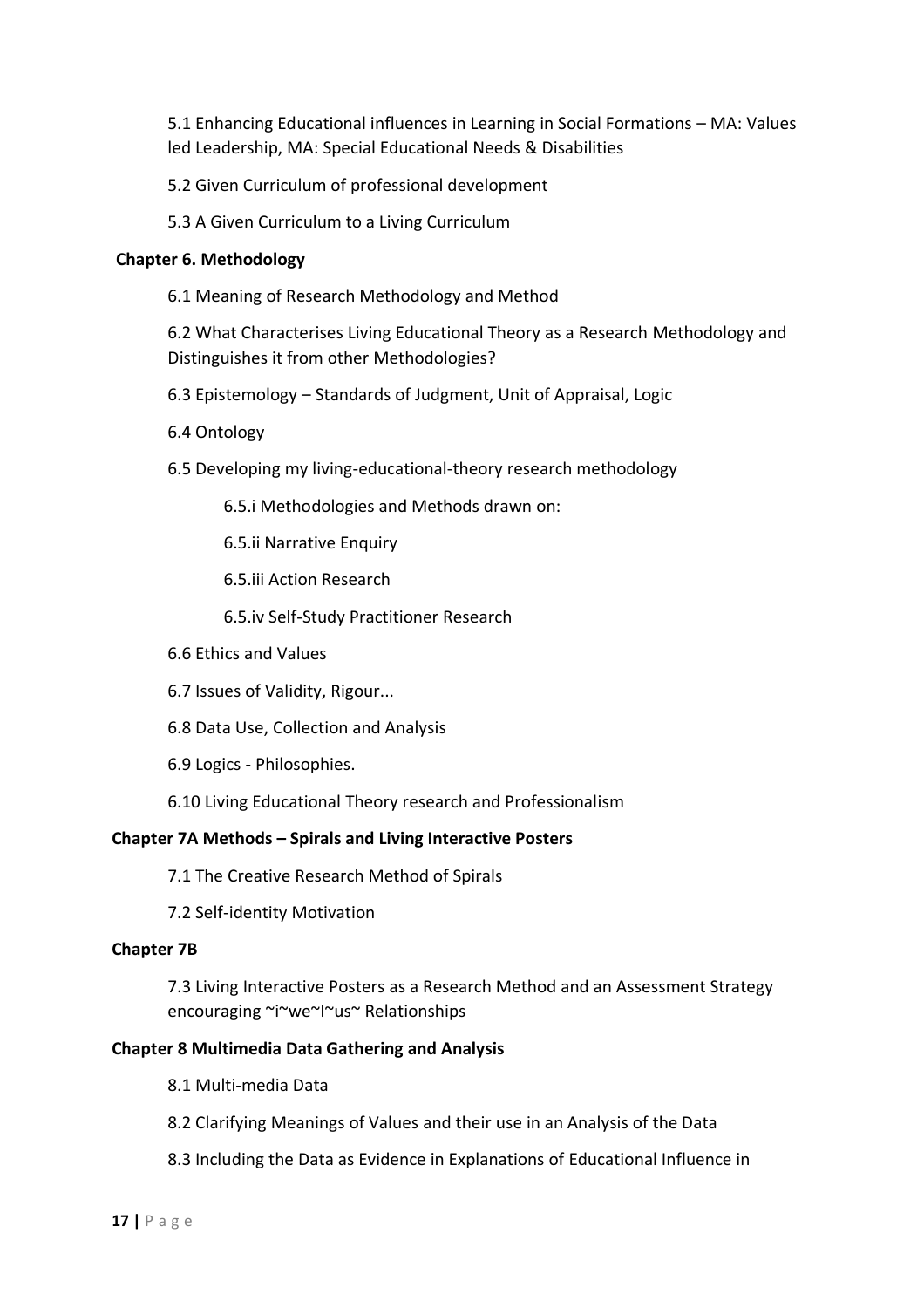Learning

- 8.4. Challenges for Validity and Rigour
- 8.5 Ethics

**Chapter 9** Findings

**Chapter 10** Conclusions, Implications and imagined possibilities

# **Timescale for the Remaining Work**

The table below provides an illustrative timetable for creating my thesis.

| Illustrative timetable for submitting and successfully defending my thesis by June 2022 |                                               |
|-----------------------------------------------------------------------------------------|-----------------------------------------------|
| 2021                                                                                    |                                               |
| April                                                                                   | Submission of my Transfer Paper<br>$\bullet$  |
| May                                                                                     | Draft Chapter 2<br>$\bullet$                  |
| June                                                                                    | Draft Chapter 3<br>$\bullet$                  |
| July/ August                                                                            | Draft Chapter 4<br>$\bullet$                  |
| September                                                                               | Draft Chapter 5<br>$\bullet$                  |
| October                                                                                 | Draft Chapter 6<br>$\bullet$                  |
|                                                                                         | Share with peer validation group              |
| November                                                                                | Draft Chapter 7<br>$\bullet$                  |
|                                                                                         | Plan to present my research at a              |
|                                                                                         | Conference                                    |
| December                                                                                | Draft Chapter 8<br>$\bullet$                  |
|                                                                                         | Share with peer validation groups             |
| 2022                                                                                    |                                               |
| January                                                                                 | Draft Chapter 9<br>$\bullet$                  |
| February                                                                                | Draft Chapter 10<br>$\bullet$                 |
| March                                                                                   | Editing of final draft<br>$\bullet$           |
| April                                                                                   | Edit and refine thesis ready for<br>$\bullet$ |
|                                                                                         | submission and practise for viva              |
| May                                                                                     | Edit and refine thesis ready for<br>$\bullet$ |
|                                                                                         | submission and practise for viva              |
|                                                                                         |                                               |
| June                                                                                    |                                               |
|                                                                                         |                                               |
|                                                                                         | Submission of my thesis and                   |
|                                                                                         | continue to prepare for via                   |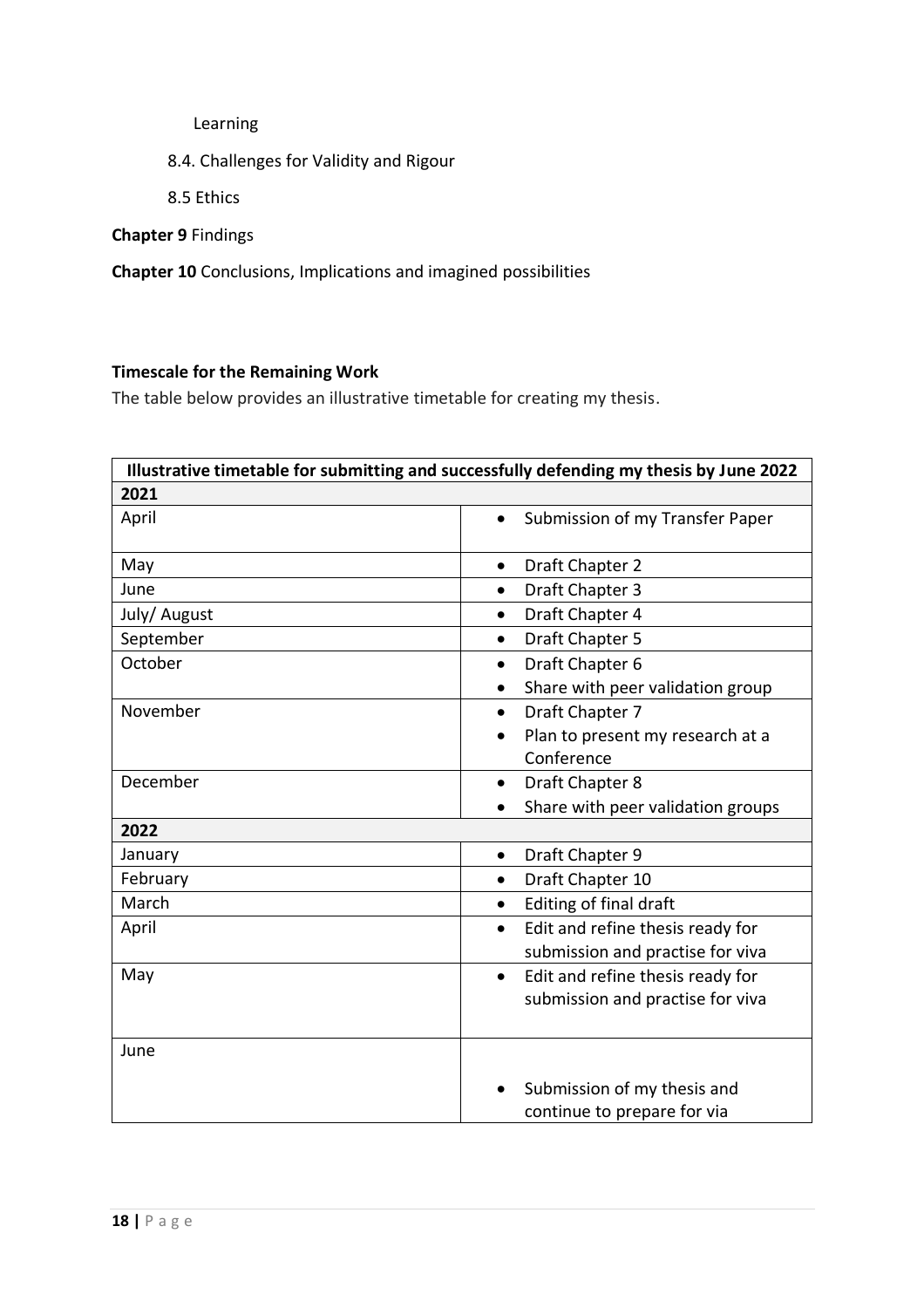## **Illustrative bibliography**

- Adams, T. E., Jones, S. H., and Ellis, C. (2015). *Auto/ethnography*. New York, NY: Oxford University Press.
- Alexander, R.J. (1995) *Versions of Primary Education*. London: Routledge.
- Alvesson, M. and Sköldberg, K. (2017) *Reflexive Methodology: New Vistas for Qualitative Research*. 3rd edn. London: Sage Publications.
- Anscombe, G.E.M. (1958) Modern Moral Philosophy. *Philosophy*. 33(124), pp. 1–19.
- Bair, M. A., and Enomoto, E. K. (2013) Demystifying Research: What's Necessary and Why Administrators Need to Understand It. *Peer Reviewed Articles. 7*. Available at: [http://scholarworks.gvsu.edu/coe\\_articles/7.](http://scholarworks.gvsu.edu/coe_articles/7) (Accessed: 4 March 2018).
- Barthes, R. (1976) *Sade, Fourier, Loyola* (translated by Miller, R (1999) California: University of California Press.
- Barthes, R. (1977) *Image—Music—Text. Essays selected and translated by Stephen Heath*. London: Harper Collins.
- Bassey, M. (1992) Creating Education through Research. *British Educational Research Journal*, 18(1), pp. 3-16.
- Bayar, A. (2014) The components of effective professional development activities in terms of teachers' perspective. *International Online Journal of Educational Sciences*, 6(2), pp. 319-327. Available at: [http://mts.iojes.net//userfiles/Article/IOJES\\_1314.pdf](http://mts.iojes.net/userfiles/Article/IOJES_1314.pdf) (Accessed 23 December 2017).
- Biesta, G. J. J. (2006) *Beyond Learning; Democratic Education for a Human Future*. Boulder: Paradigm Publishers.
- Biesta, G., (2007). Why "What Works" Won't Work: Evidence-Based Practice and the Democratic Deficit. *Educational Research. Educational Theory*, 57(1), pp. 1-27.
- Bolam, R., McMahon, A., Stoll, L., Thomas, S., Wallace, M., Greenwood, A., Hawkey, K., Ingram, M., Atkinson, A. and Smith, M. (2005). *Creating and sustaining effective professional learning communities. Research Report 637*. London: DfES and University of Bristol. Available at: [http://dera.ioe.ac.uk/5622/1/RR637.pdf.](http://dera.ioe.ac.uk/5622/1/RR637.pdf) (Accessed: 23 December 2017).
- Boyer, E. L (1990) *Scholarship Reconsidered: Priorities of the professioriate*. Carnegie Foundation for the Advancement of Teaching. Available at: <http://www.hadinur.com/paper/BoyerScholarshipReconsidered.pdf> (Accessed: 10 December 2018).
- Boyle, M. and Parry, K. (2007) Telling the Whole Story: The Case for Organizational Autoethnography. *Journal of Culture and Organization*, 13(3), pp. 185-190. Available at: [http://www.tandfonline.com/doi/full/10.1080/14759550701486480.](http://www.tandfonline.com/doi/full/10.1080/14759550701486480) (Accessed: 23 December 2017).
- British Educational Research Association (2019) *'Call for Papers', BERA Annual Conference: 2019*. Manchester, 10 - 12 September 2019. Available at: [https://www.bera.ac.uk/beraconference-2019.](https://www.bera.ac.uk/beraconference-2019) Accessed (21 January 2019).
- Burton, D. and Bartlett, S. (2005) *Practitioner Research for Teachers*. London: Sage Publishing.
- Cairns, G. and Sliwa, M. (2008) *The Implications of Aristotle's Phronesis for Organizational Inquiry*. Edited by D. Barry, and H. Hansen. The SAGE Handbook of New Approaches in Management and Organization. London: Sage Publications.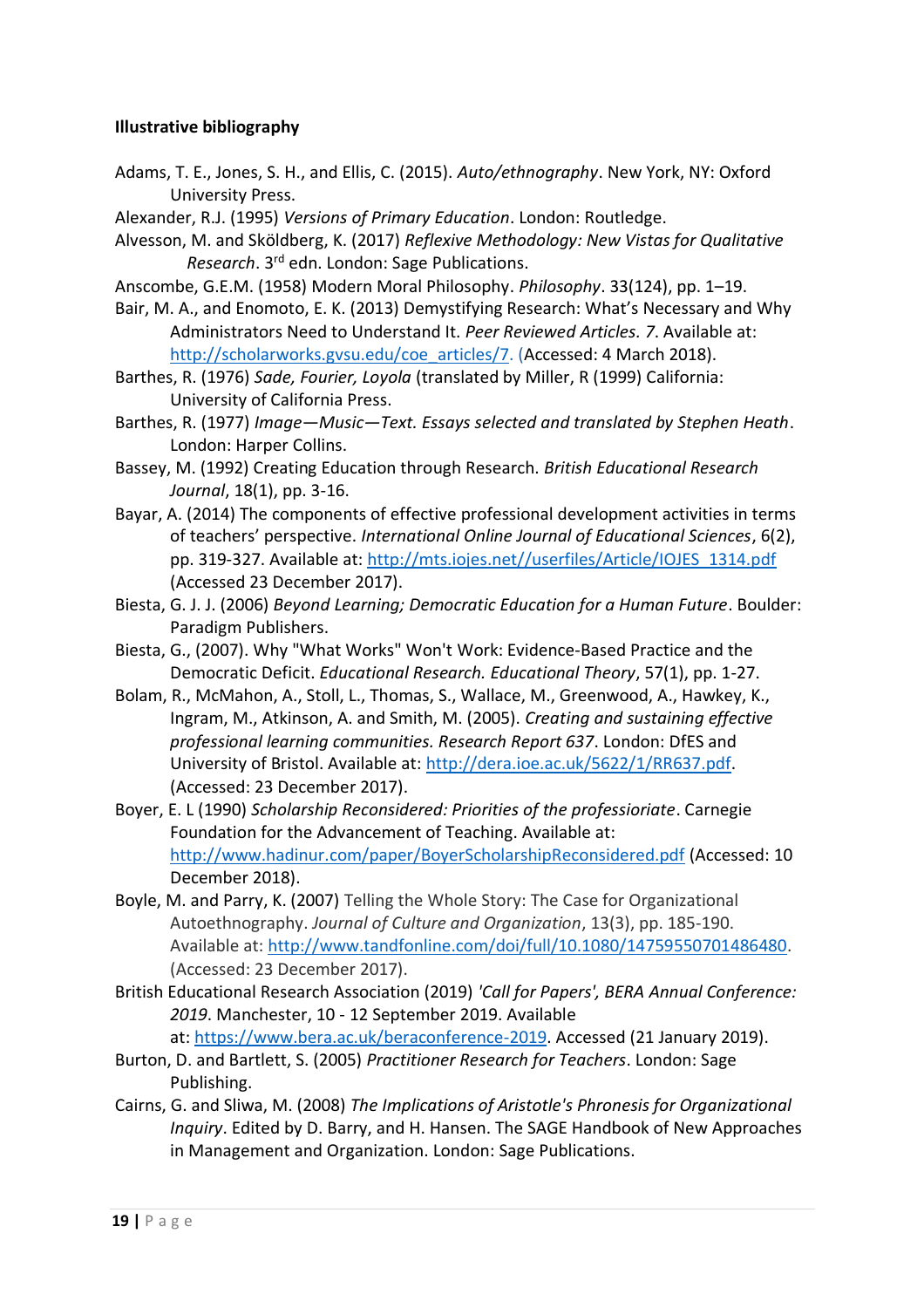- Carter, K. (1993). The Place of Story in the Study of Teaching and Teacher Education. *Educational Researcher*. 22(1), pp. 5-12.
- Charles, E. (2007). How Can I Bring Ubuntu as a Living Standard of Judgment into the Academy? Moving Beyond Decolonisation Through Societal Reidentification and Guiltless Recognition. Thesis (PhD). University of Bath. Available at:
	- [http://actionresearch.net/living/edenphd.shtml.](http://actionresearch.net/living/edenphd.shtml) Accessed (18th December 2011).
- Clandinin, J. (ed.) (2007) *Handbook of Narrative Inquiry: Mapping a Methodology*. London: Sage Publications.
- Clandinin, D. J. and Connelly, F. M. (1991) *Narrative and Story in Practice and Research*. Edited by Donald Schön. The reflective turn: Case studies in and on educational practice, 258-281. New York: Teachers College Press.
- Clayton, C., Johnson, C., and Horn, M. (2017) *Disrupting Class: How Disruptive Innovation Will Change the Way the World Learns*. New York: McGraw-Hill.
- Cohen, L. and Manion, L. (1994) *Research Methods in Education*. 4th edition. London: Routledge.
- Connolly, M. and Chris, J. (2006) Collaboration for School improvement: A Resource Dependency and Institutional Framework of Analysis. *Educational Management Administration and Leadership Journal*, 34 (1), pp. 69-87.
- Connelly, F.M. and Clandinin, D. J. (1990) Stories of experience and narrative inquiry. *Educational Researcher*, 19(5), pp. 2-14.
- Connelly, F.M. and Clandinin, D. J. (1999) *Shaping a Professional Identity: Stories of educational practice*. Ontario: Althouse Press.
- Connolly, U. and James, C. (1998) Managing the School Improvement Journey, the Role of Continuing Professional Development. *Journal of in-Service Education*, 24(2), pp. 271-282.
- Cordingley, P., Bell, M., Rundell, B. and Evans, D. (2003) *The impact of collaborative CPD on classroom teaching and learning*. London: EPPI-Centre, Social Science Research Unit, Institute of Education, University of London.
- Covey, S. (2004) *The 8th Habit: From Effectiveness to Greatness*. London: Simon & Schuster.
- Craft, A. (2000) Continuing Professional Development: A practical guide for teachers and schools. London, Routledge Falmer.

Creswell, J. (2007) *Qualitative Inquiry and Research Design Choosing Among Five* 

- *Traditions*. Thousand Oaks, CA: Sage Publications.
- Csikszentmihalyi, M. (2002) *Flow: The classic work on how to achieve happiness*. London: Rider.
- Dadds, M. (2008) Empathic validity in Practitioner-research. *Educational Action Research*, 16(2), pp. 279-290.
- Dadds, M. and Hart, S. (2001) *Doing Practitioner Research Differently*. London: Routledge Falmer.
- Daiute, C. and Lightfoot, C. (2004) *Narrative Analysis: Studying the Development of Individuals in Society*. London: Sage Publications.
- De Sousa Santos, B. (2014) *Epistemologies of the South: Justice against Epistemicide*. London: Paradigm Publishers.
- Department for Education. (2016). Standards for Teacher's Professional Development. London: HMSO. Available at: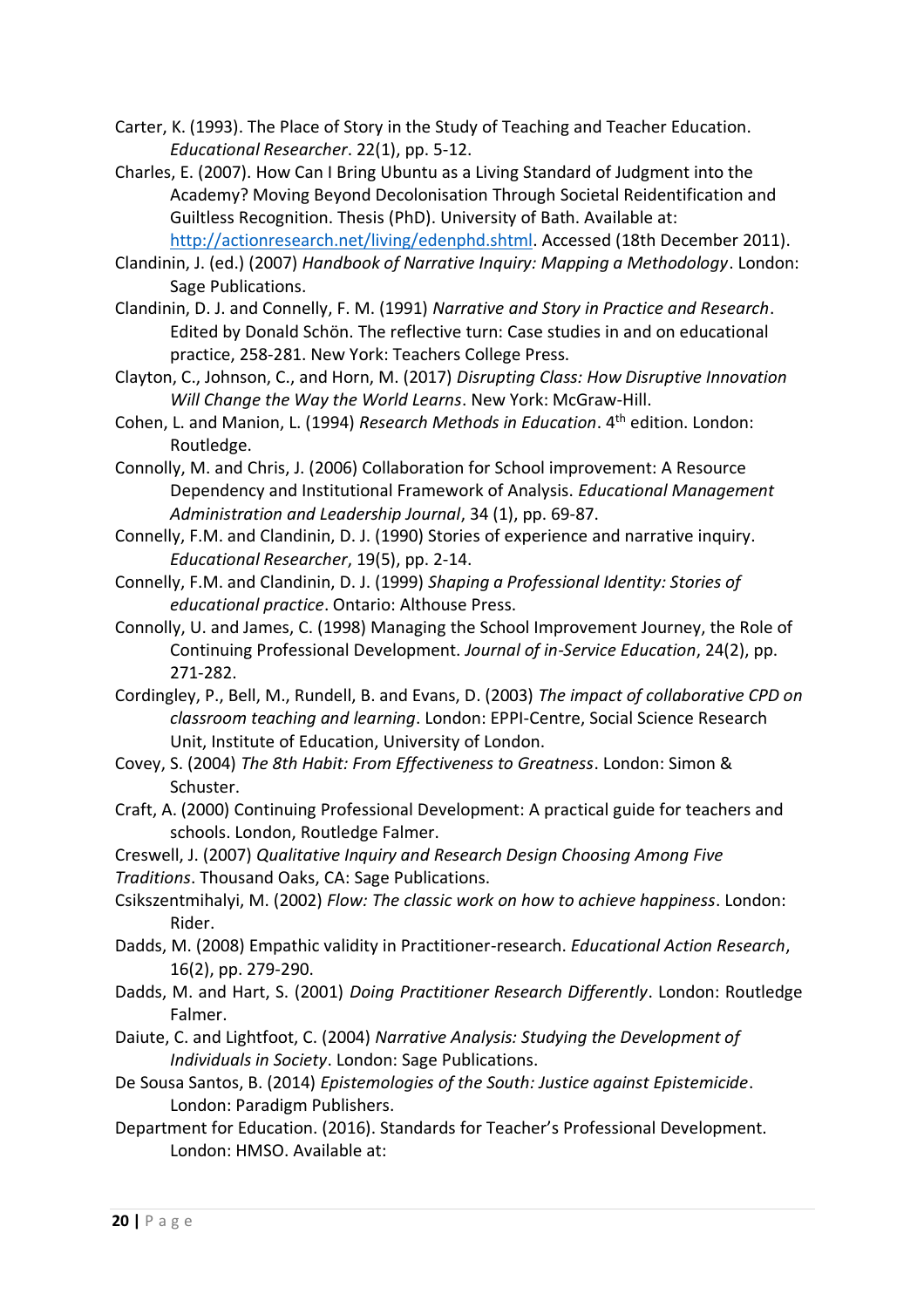[https://www.gov.uk/government/publications/standard-for-teachers-professional](https://www.gov.uk/government/publications/standard-for-teachers-professional-development)[development](https://www.gov.uk/government/publications/standard-for-teachers-professional-development) (Accessed: 26 February 2017).

- Desimone, L.M., Porter, A.C., Garet, M.S., Yoon, K.S. and Birman, B.F. (2002) Effects of Professional Development on Teachers' Instruction: Results from a Three-year Longitudinal Study. *Educational Evaluation and Policy Analysis,* 24(2), pp. 81-112.
- Duke, N., and Martin, N. (2011) 10 things every literacy educator needs to know about research. *The Reading Teacher*, 65(1), pp. 9-22.
- Dweck, C. (2000) *Self-Theories: Their Role in Motivation, Personality, and Development*. Florence: Psychology Press.
- Dweck, C. S. (2006) *Mindset: The new psychology of success*. New York: Random House.
- Eisner, E (1993) *Presidential address AERA* (American Educational Research association).
- Eisner, E. (1997) The Promise and Perils of Alternative Forms of Data Representation. *Educational Researcher*, 26(6), pp. 4-10.
- Elliott, J. (1991) *Action Research for Educational Change*. Milton Keynes: Open University Press.
- Ellis, C. and Bochner, A. P. (2013) Autoethnography, personal narrative, reflexivity: researcher as subject. In P. Sikes (Ed.) SAGE *Benchmarks in Social Research Methods: Autoethnography* (Vol. 4, pp. I125-I125). London: SAGE Publications Ltd. doi: 10.4135/9781446286463.n9. Available at: [http://www.uky.edu/~addesa01/documents/Ellis\\_Auto.pdf](http://www.uky.edu/~addesa01/documents/Ellis_Auto.pdf) Accessed (November 2017).
- Ethical Leadership Commission (2019) *Navigating the Moral maze*. Leicester: Association of School and College Leaders. Available at: [https://www.ascl.org.uk/utilities/document-summary.html?id=6FEEA19D-EC2F-](https://www.ascl.org.uk/utilities/document-summary.html?id=6FEEA19D-EC2F-46E5-A42A61D83FA7C4C8)[46E5-A42A61D83FA7C4C8](https://www.ascl.org.uk/utilities/document-summary.html?id=6FEEA19D-EC2F-46E5-A42A61D83FA7C4C8) (Accessed: 22 January 2019).
- Eze M.O. (2010) *Ubuntu: Many Voices of a History. In: Intellectual History in Contemporary South Africa*. New York: Palgrave Macmillan.
- Frankl, V.E. (2004) Man's Search for Meaning. 6th edition, London: Rider Publishing.
- Frankl (1972) The Will to Meaning: Foundations and Applications of Logotherapy. New York: Penguin Books.
- Freire, P. (2005). *Pedagogy of the Oppressed*. New York, London: The Continuum International Publishing Group.
- Fromm, E. H. (1994) *Escape from Freedom*. England. Henry Holt & Co. Inc.

Furlong, J. and Oancea, A. (2005) *Assessing Quality in Applied and Practice-based Educational Research. A Framework for Discussion.* Available at: [https://www.birmingham.ac.uk/Documents/college-social](https://www.birmingham.ac.uk/Documents/college-social-sciences/education/projects/esrc-2005-seminarseries5.pdf)[sciences/education/projects/esrc-2005-seminarseries5.pdf](https://www.birmingham.ac.uk/Documents/college-social-sciences/education/projects/esrc-2005-seminarseries5.pdf) (Accessed: 20 January 2019).

- Gardner, F and Coombs, S (2010) (eds) *Researching, Reflecting and Writing about: Guidance on Training Course Assignments and Research for Psychotherapists and Counsellors*. London: Routledge.
- Gibb, N. (2015) *The Purpose of Education*. (Online) Education Reform Summit, London, 9th July 2015. Available at: [http://www.gov.uk/government/speeches/the-purpose-of](http://www.gov.uk/government/speeches/the-purpose-of-education)[education](http://www.gov.uk/government/speeches/the-purpose-of-education) (Accessed; 12 July 2015).
- Goldacre, B. (2013) *Building Evidence into Education*. Available at: [http://www.badscience.net/2013/03/heres-my-paper-on-evidence-and-teaching](http://www.badscience.net/2013/03/heres-my-paper-on-evidence-and-teaching-for-the-education-minister/)[for-the-education-minister/](http://www.badscience.net/2013/03/heres-my-paper-on-evidence-and-teaching-for-the-education-minister/) (Accessed: Sunday 19 February 2017).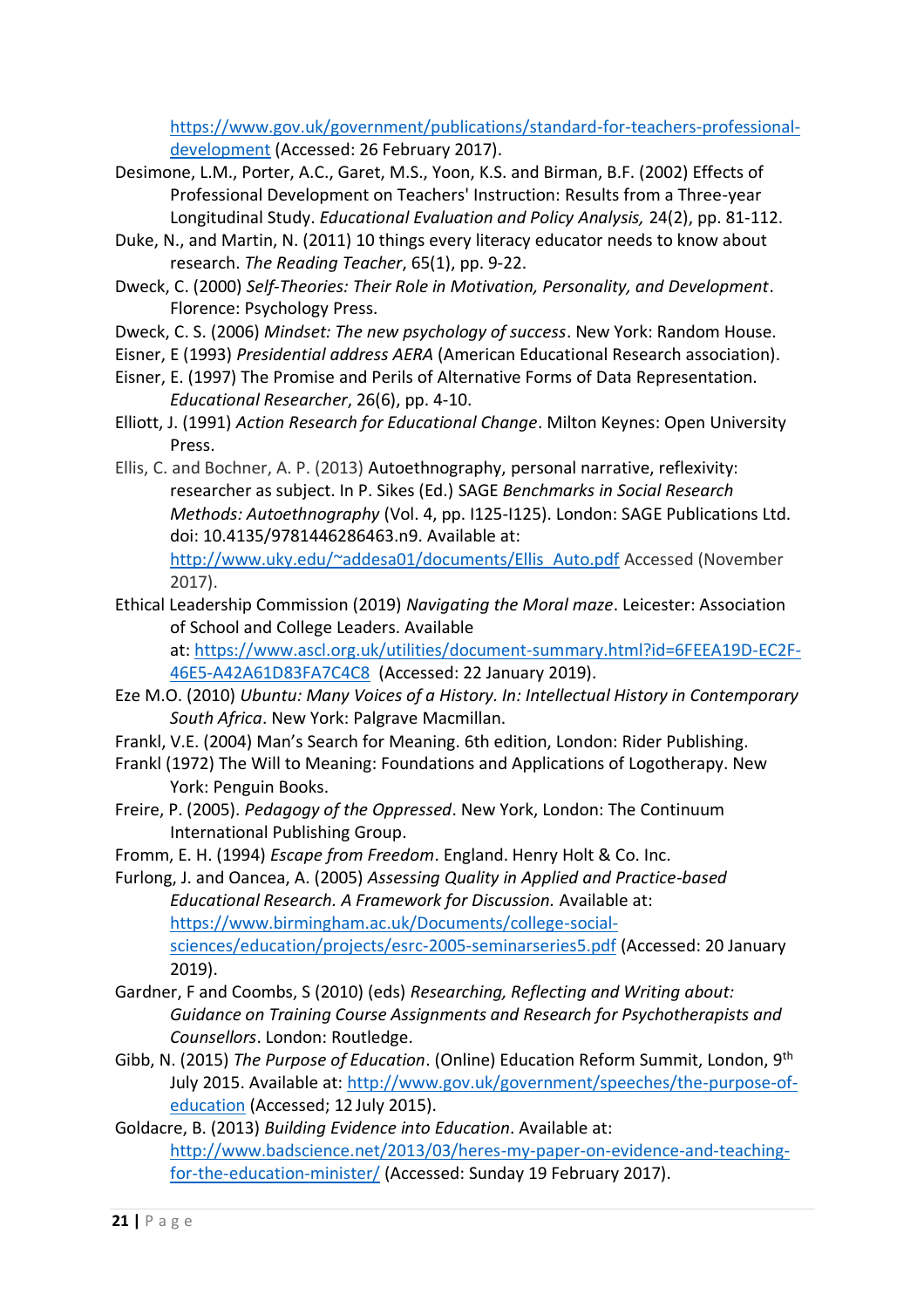Habermas, J. (1976) *Communication and the Evolution of Society*. London: Heinemann.

Habermas, J. (1987) *The Theory Of Communicative Action Volume Two: The Critique of Functionalist Reason*. Oxford: Polity.

Habermas, J. (2002) *The Inclusion Of The Other: Studies In Political Theory*. Oxford: Polity.

- Halton, M. (2004) Putting Professional Development into Action by Putting Action into Professional Development in Second Level Schools in Ireland. *Educational Journal of Action Research*. 12(1), pp. 127-144.
- Harford, S. (2018) *'Intent, Implementation and Impact '*. Education Inspection Blog, 24/ 2018/ April. Available at:

[https://educationinspection.blog.gov.uk/2018/04/24/ofsteds-spring-conferences/\)](https://educationinspection.blog.gov.uk/2018/04/24/ofsteds-spring-conferences/). (Accessed: 8 January 2019).

Hargreaves, D.H. (1999) The Knowledge Creating School*. British Journal of Educational Studies*, 47(2), pp. 122-144.

Harris, A. and Chapman, C. (2002). Leadership in Schools Facing Challenging Circumstances, International Congress of School Effectiveness and School Improvement, Copenhagen. Available at: <http://journals.sagepub.com/doi/abs/10.1177/08920206020160010301> (Accessed:

19 June 2017).

Henderson, B. (2012) Teacher Research Effects on Professional Development and Professional Identity. *Voices of Practitioners* 7, (1) National Association for the Education of Children. (Online) Available at: [https://www.naeyc.org/files/naeyc/file/vop/Henderson\\_Final.pdf](https://www.naeyc.org/files/naeyc/file/vop/Henderson_Final.pdf) (Accessed: 4

October 2016).

- Heron, J. and Reason, P. (1997) *A Participative Inquiry*. Paradigm. *Qualitative Enquiry*, 3 (3).
- Hiebert, J, Gallimore, R. and Stigler, J. (2002). A Knowledge Base for the Teaching Profession: What Would it Look Like and How Can We Get One? *Educational Researcher*, 31(5), pp. 3-15.
- Hirst, P. (Ed.) (1983) *Educational Theory and its Foundation Disciplines*. London: RKP.
- Hofer, B.K. and Pintrich, P.R. (1997) The Development of Epistemological Theories: Beliefs About Knowledge and Knowing and Their Relation to Learning. *Review Of Educational Research* 1997, 67: 88. Available at: [https://www.researchgate.net/profile/Barbara\\_Hofer/publication/228436803\\_The](https://www.researchgate.net/profile/Barbara_Hofer/publication/228436803_The_Development_of_Epistemological_Theories_Beliefs_About_Knowledge_and_Knowing_and_Their_Relation_to_Learning/links/00b7d521adfb995f31000000.pdf)

Development of Epistemological Theories Beliefs About Knowledge and Kno wing\_and\_Their\_Relation\_to\_Learning/links/00b7d521adfb995f31000000.pdf (Accessed: 10 March 2017).

- Hord, S. M. (1997) *Professional Learning Communities: Communities of Continuous Inquiry and Improvement, Texas: Southwest Educational Development Laboratory*. Available at:<http://www.sedl.org/pubs/change34/plc-cha34.pdf> (Accessed: October 2017).
- Hutchinson, B. (1998) Learning Action Research and Managing Educational Change Improvement in Careers Education: A Case Study of Managerialism in Action? *Educational Management and Administration*, 26,(4), pp. 373-379.
- Huxtable, M. (2008). Living Theory and TASC: A multidimensional, inter and intra relational, flowing knot of enquiry. *Gifted Education International*, 24(2/3), pp. 190- 203.
- Huxtable, M. (2009) Conversation with Joy Mounter, 9<sup>th</sup> October 2017.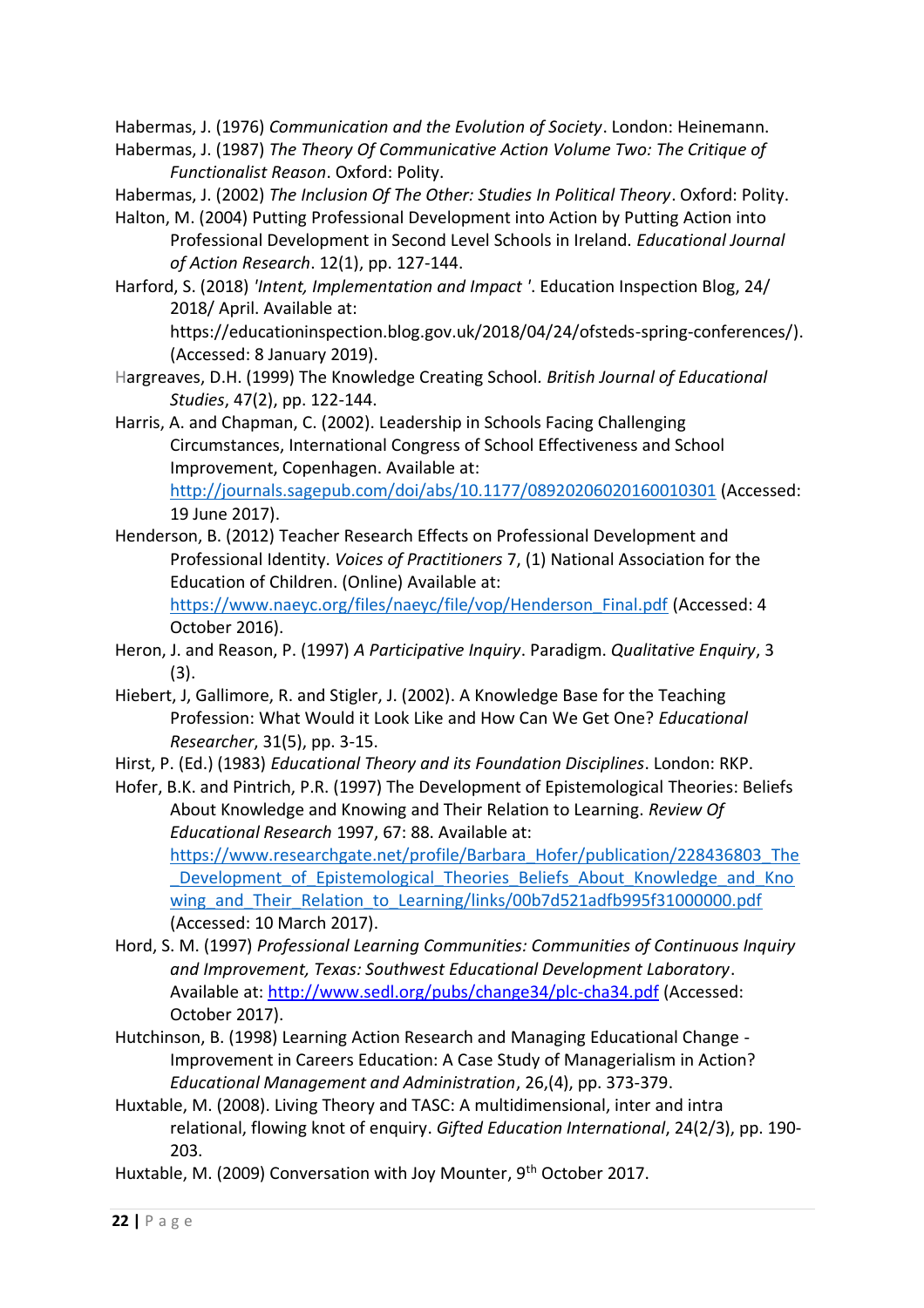- Huxtable, M. (2012) *How do I Evolve Living-Educational-Theory Praxis in Livingboundaries?* Ph.D. Thesis University of Bath. Retrieved on 15 March 2017 from <http://www.actionresearch.net/living/mariehuxtable.shtml>
- Huxtable (2016) Integrating personal, political, and professional educational practice that gives meaning and purpose to my life and work. *Educational Journal of Living Theories*, 9 (2), pp. 1-23. Available at:

[http://insight.cumbria.ac.uk/id/eprint/2579/1/Huxtable\\_IntegratingPersonalPolitic](http://insight.cumbria.ac.uk/id/eprint/2579/1/Huxtable_IntegratingPersonalPolitical.pdf) [al.pdf.](http://insight.cumbria.ac.uk/id/eprint/2579/1/Huxtable_IntegratingPersonalPolitical.pdf) Accessed (October 2017).

- Huxtable, M. (2018) *Living Posters*. Available at: <http://www.actionresearch.net/writings/posters/homepage020617.pdf>(Accessed: 15 January 2019).
- Johnson, M. E. B. (1963) *A study of teachers' attitudes to educational research and of the means by which practising teachers may be influenced by research findings*. Unpublished doctoral dissertation, University of London.
- Johnson, M. E. B. (1966) Teachers' attitudes to educational research. *Educational Research*, 9(1), pp. 74-79.
- Jousse, M, (2000) *The Anthropology of GESTE and Rhythm*. Edited by Edgard Sienaert and Translated in Collaboration with Joan Conolly. Durban: Mantis Publishing.
- Jousse, M. (2009) *The Oral Style*. Presented and translated from the French by Edgard Sienaert and Joan Conolly. Durban: DeskTopPublishing.
- Keizer-Remmer, A. (2017) *Underneath the Surface of Cosmopolitanism In Search of Cosmopolitanism in Higher Education*, The Netherlands: Eburon Academic publishing. Available at: [http://www.actionresearch.net/writings/keizer/keizer.pdf.](http://www.actionresearch.net/writings/keizer/keizer.pdf) (Accessed 28 November 2017).
- Kok, P. (1991) *Rigour in an Action Research Account*. Presented to the International Conference of the Classroom Action Research Network, University of Nottingham, 19-21 April 1991. Available at:

<http://www.actionresearch.net/writings/jack/cycle3.pdf> (Accessed: 7 March 2019).

- LaBoskey, V.K. (2004) The methodology of self-study and its theorrectical underpinnings. In J. J. Loughran, M. L. Hamilton, V. L. LaBoskey, and T. Rusell (Eds.), *International handbook of self-study of teaching and teacher education practices* (pp. 817-870). Dordrecht: Kluwer.
- Laidlaw, M. (1996) *How can I create my own living educational theory as I offer you an account of my educational development?* Ph.D. University of Bath. Available at: <http://www.actionresearch.net/living/moira2.shtml> (Accessed: 14 July 2015).
- Landow, G.P. (1992) Hypertext: The convergence of contemporary critical theory and technology. John Hopkins University Press. Available at: [http://www.cyberartsweb.org/cpace/ht/jhup/writerly.html.](http://www.cyberartsweb.org/cpace/ht/jhup/writerly.html) (Accessed: Tuesday 28 February 2017).
- Lassonde, C.A. , Galman, S. and Kosnik, C. (Eds.) *Self-Study Research Methodologies for Teacher Educators*. Boston: Sense Publishers.
- Lather, P. (1986) Research as Praxis. *Harvard Educational Review*, 56 (3), pp. 257-278. Available at:<https://doi.org/10.17763/haer.56.3.bj2h231877069482> (Accessed 23 November 2017).
- Leitch, R. and Day, C. (2000) Action Research and Reflective Practice: Towards a Holistic View. *Education Action Research Journal.* 8(1), pp. 179-193.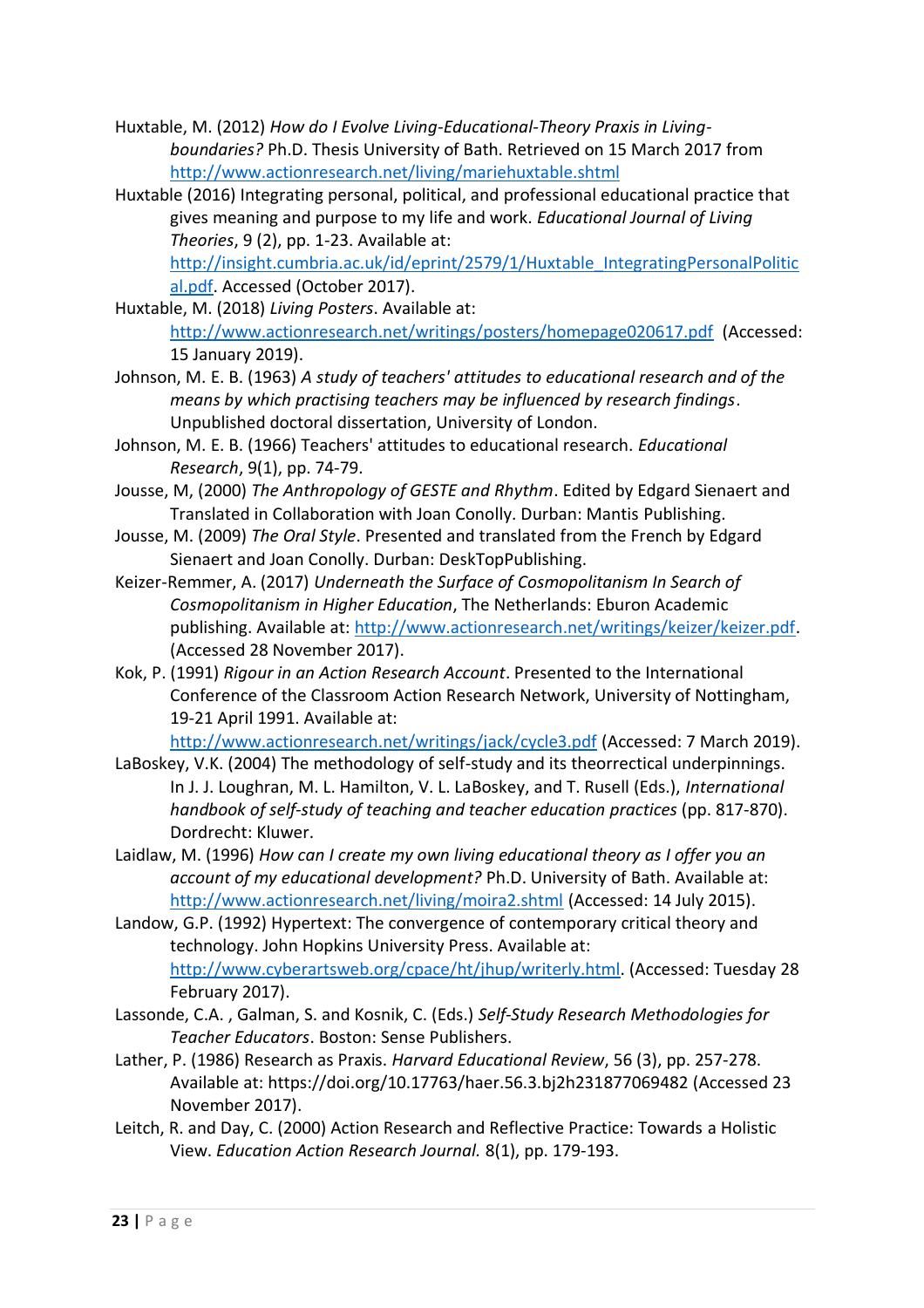Macbeath, J. (2014) Education and Schooling: Myth, Heresey and Misconception. *Educational Action Research Journal*, 108 (2), p. 209.

McLaughlin, C. Black-Hawkins, K and McIntyre, D (2004) *Networked Learning Communities: Researching Teachers, Researching Schools, Researching Networks: A Review of Literature* (Online) Available at:

<http://www.educ.cam.ac.uk/research/projects/super/ReviewOfLiterature.pdf> (Accessed: 5 October 2016).

- Maclellan, P (2016) *Why don't teachers use education research in teaching*? (Online) Available at: [https://eic.rsc.org/analysis/why-dont-teachers-use-education](https://eic.rsc.org/analysis/why-dont-teachers-use-education-research-in-teaching/2010170.article)[research-in-teaching/2010170.article](https://eic.rsc.org/analysis/why-dont-teachers-use-education-research-in-teaching/2010170.article) (Accessed: 18 June 2017).
- McNiff, J. (2002) *Action Research for Professional Development*. 3rd Edition. Available at: [http://www.jeanmcniff.com/ar-booklet.asp.](http://www.jeanmcniff.com/ar-booklet.asp) (Accessed: 23 October 2017).
- McNiff, J., Lomax, P. and Whitehead, J. (2003) *You and Your Action Research Project*. 2nd edn. Londong: Routledge Falmer.
- McNiff, J. (2007) My Story is my Living Educational Theory. In Jean Clandinin (Ed.) *Handbook of Narrative Inquiry: Mapping the Methodology*. New York: Sage.
- McNiff, J. and Whitehead, J. (2006) *All You Need To Know About Action Research*. London: Sage.
- McNiff, J. and Whitehead, J. (2010) *You and Your Action Research* Project 3rd Edition. London: Routledge.
- Mingers, J. and Gill, A. (1997) *Multimethodology: towards Theory and Practice and Mixing and Matching Methodologies*. Chichester: Wiley.
- Mooney, R. L. (1957). *The researcher himself.* In Research for curriculum improvement, Association for Supervision and Curriculum Development. 1957 yearbook (pp.154– 186). Washington, DC: Association for Supervision and Curriculum Development.
- Morse, J. (1992) The Power of Induction (editorial). *Qualitative Health Research,* 2(1), pp. 3-6. Available at:

[http://journals.sagepub.com/doi/pdf/10.1177/104973239200200101.](http://journals.sagepub.com/doi/pdf/10.1177/104973239200200101) (Accessed: 22 October 2017).

- Mounter, J. (2006) *How Can I Live My Personal Theory Of Education In The Classroom To Promote Self Reflection As A Learner?* MA First Educational Enquiry Unit. University of Bath. Available at:<http://www.actionresearch.net/living/moira2.shtml> (Accessed: 11th July 2015).
- Mounter, J. (2006) *Language Of Learning To The Language Of Educational Responsibility*. MA Second Enquiry Unit. Bath University. Available at: <http://www.actionresearch.net/writings/tuesdayma/joymounteree207.pdf>

(Accessed: 10 July 2015).

Mounter, J. (2007) *If I Want The Children In My Class To Extend Their Thinking And Develop Their Own Values And Learning Theories, How Can I Show The Development Of Their Learning? How Do I Research This In My Classroom?* MA Research Methods Unit. Bath University. Available at:

<http://www.actionresearch.net/writings/tuesdayma/joymounterrme07.pdf> (Accessed: 11 July 2015).

Mounter, J. (2008) *How Can I Work Within The Government's Perspective Of 'Gifted And Talented' But Still Remain True To My Own Living Values?* MA Gifted and Talented Unit. Bath University. Available at:

<http://gei.sagepub.com/content/29/3/227.abstract> (Accessed: 17 July 2015).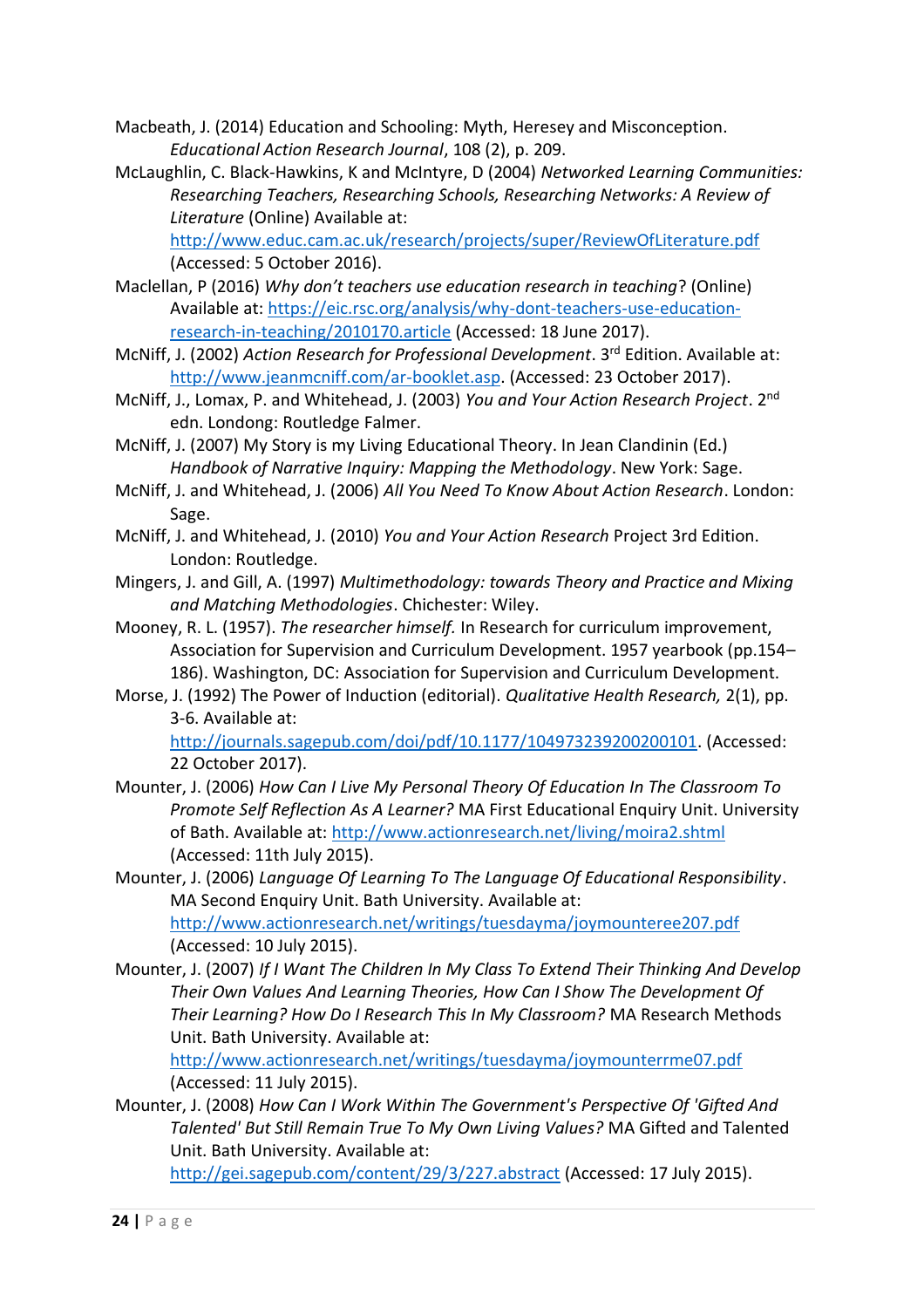Mounter, J. (2008) *Can Children Carry Out Action Research About Learning, Creating Their Own Learning Theory?* MA Understanding Learning and Learners Unit. Bath University. Available at:

<http://www.actionresearch.net/writings/tuesdayma/joymounterull.pdf> (Accessed 21 July 2015).

- Mounter, J. (2009) Improving practice as a head-teacher through living theory research and communicating meanings of embodied values. *Educational Journal of Living Theories*, 7(1), pp. 14-38.
- Mounter, J. (2012*) As A Headteacher Researcher How Can I Demonstrate The Impact And Self-Understandings Drawn From Living Theory Action Research, As A Form Of Continual Professional Development In Education?* MA Dissertation. Bath University. Available at:<http://www.actionresearch.net/writings/mastermod.shtml> (Accessed: 14th July 2015).
- National Foundation for Educational Research. (1946) Evidence for Excellence in Education. (Online) Available at[: http://www.nfer.ac.uk/index.cfm](http://www.nfer.ac.uk/index.cfm) (Accessed: 19 July 2015).
- Mounter, J. (2014) Improving practice as a head-teacher through living theory research and
- communicating meanings of embodied values. *Educational Journal of Living Theories,* 7(1), pp. 14-38. Available at:<http://ejolts.net/node/22> (Accessed: 15 January 2019).
- Mellett, P. & Gumede, J. (2019) *The Living Theory wiki.* Retrieved 7 March 2019 from <http://ejolts-wiki.mattrink.co.uk/index.php/Pete> - see 'Pete's Questions'.
- Mounter, J., Huxtable, M. and Whitehead, J. (2019) Using TASC and Spirals in Living Theory research in explanations of educational influences in a global social movement. *Gifted Education International*. A 2019 issue. Available at: <http://www.actionresearch.net/writings/jack/JMMHJWPapergei181218.pdf> (Accessed: 7 March 2019).
- Newman, J.M. (1992) Practice-as-inquiry: Teachers Reflecting Critically. *English Quarterly*, 24(1), p. 1.
- Noffke, S. (1997) *Professional, Personal, and Political Dimensions of Action Research*. In, Apple, M. (Ed.) (1997) Review of Research in Education, Vol. 22, Washington: AERA.
- North, S (1987) *The Practitioners In The Making of Knowledge Composition* (pp21-55). Portsmouth, NH: Boynton/Cook.
- OFSTED (2019) Education inspection framework. Available at: [https://assets.publishing.service.gov.uk/government/uploads/system/uploads/atta](https://assets.publishing.service.gov.uk/government/uploads/system/uploads/attachment_data/file/771328/Research_for_education_inspection_framework-final-160118.pdf) [chment\\_data/file/771328/Research\\_for\\_education\\_inspection\\_framework-final-](https://assets.publishing.service.gov.uk/government/uploads/system/uploads/attachment_data/file/771328/Research_for_education_inspection_framework-final-160118.pdf)[160118.pdf](https://assets.publishing.service.gov.uk/government/uploads/system/uploads/attachment_data/file/771328/Research_for_education_inspection_framework-final-160118.pdf) (Accessed: 24 January 2019).
- Pillay, D., Naiker, I. and Pithouse-Morgan, K. (Eds.) (2016). *Academic Autoethnography: Inside Teaching in Higher Education*. Rotterdam: Sense Publishers.
- Popper, K. (1975) *The Logic of Scientific Discovery*. London: Hutchinson & Co.
- Pound, R. (2019) 'Title of paper', Adlerian Society Uk Spring Conference*: Relating to Self - Relating to Others. Fulfilling relationships - an Adlerian Perspective.* High Wycombe, March 22-24 2019. Available

at: <http://www.actionresearch.net/writings/robyn/robynspirals.pdf> (Accessed: 21 February 2019).

Pretlow, M. D. (1903). What do teachers read? *Educational Review*, 26, pp. 339-343.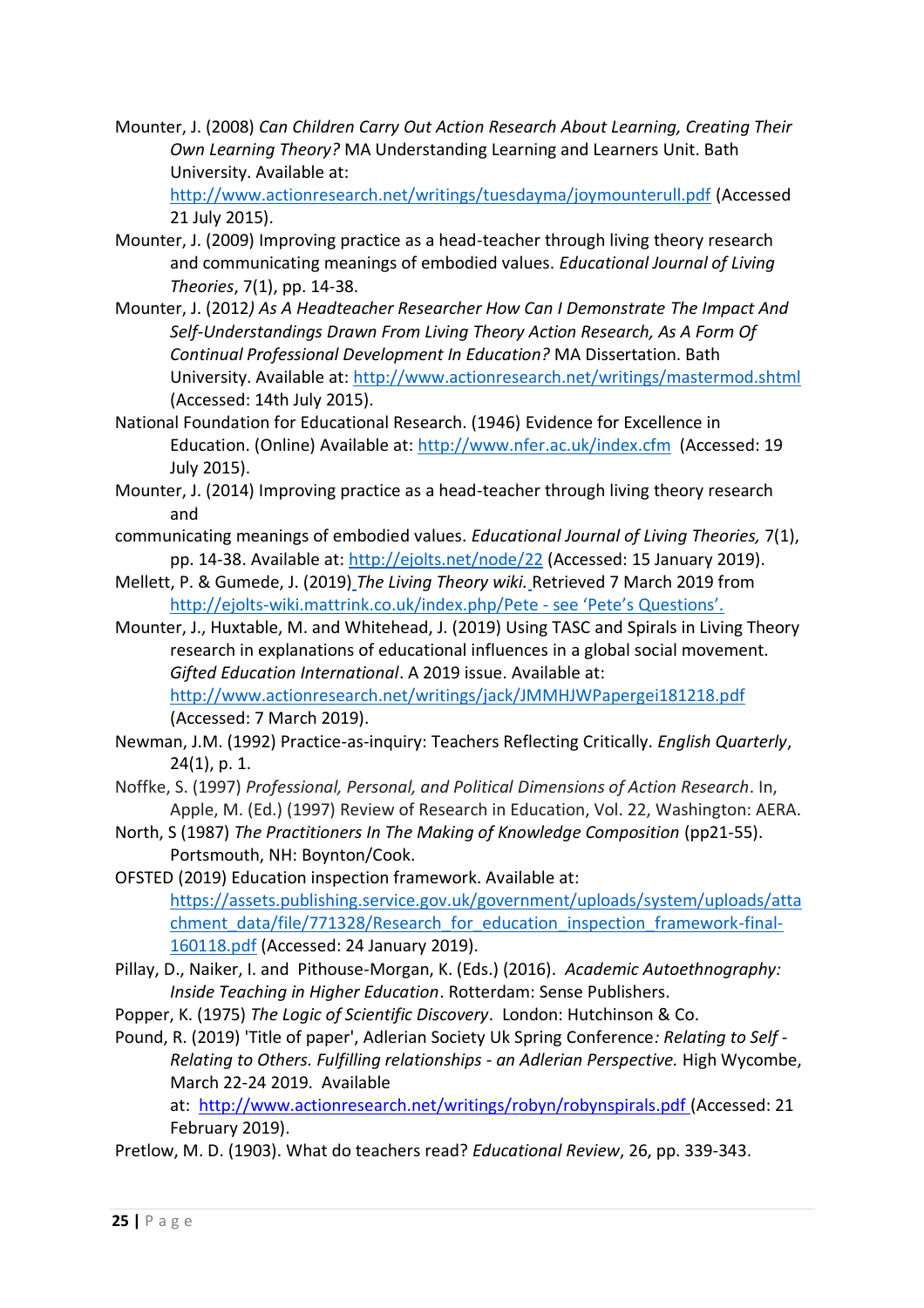- Professional Development Expert Group (2016) *Standards for Professional Development*. London: HMSO.
- Rayner,A.(2008) *Natural Inclusion from adversity with love*;(Online) Available at: <http://www.spanglefish.com/mariessite/index.asp?pageid=72148> (Accessed: 2 January 2009).
- Rayner, A. (2009) From Hierarchy to Lowerarchy. *Philosophy*. Available at: [https://www.bestthinking.com/articles/society\\_and\\_humanities/philosophy/from](https://www.bestthinking.com/articles/society_and_humanities/philosophy/from-hierarchy-to-lowerarchy)[hierarchy-to-lowerarchy.](https://www.bestthinking.com/articles/society_and_humanities/philosophy/from-hierarchy-to-lowerarchy) (Accessed: 22 November 2017).
- Raz, J. (2001) *Value, Respect and Attachment*. Cambridge, Cambridge University Press.
- Reason, P. and Bradbury, H. (2001) Inquiry and Participation in Search of a World Worthy of Human Aspiration. In P. Reason and H. Bradbury (Eds.), *Handbook of Action Research: Participative inquiry and practic*e (pp. 1-14). London: Sage Publications. Available from: http://www.peterreason.eu/Papers/Introduction\_Handbook2.pdf (Accessed 14 April 2017).
- Roulston, K., Legette, R., Deloach, M and Buckhalter Pitman, C. (2005) What is 'research' for teacher-researchers? *Journal of Educational Action Research* 13(2), pp. 169-190.
- Rowan, J. and Reason, P. (1981) Issues of validity in new paradigm research. In P. Reason and J. Rowan (Eds.),*Human inquiry: A sourcebook of new paradigm research* (pp. 239–262). New York: John Wiley.
- Rudduck, J and McIntyre, D (1998) (eds) *Challenges for Educational Research: new BERA dialogues*. London: Paul Chapman Publishing.
- Sardello, R. (2008) *Silence: The Mystery of Wholeness*. Berkeley: Goldenstone Press.
- Schön, D.A (1987) Educating the Reflective Practitioner. San Fransisco: Jossey-Base Publishers.
- Schön, D. A. (1991*) The reflective practitioner. How professionals think in action*. London: Basic Books, Inc.
- Schön, D.A (1995) The New Scholarship Requires a New Epistemology *Change*, 27(6), 26, 9p, 4c (Online) [www.bonnernetwork.pbworks.com.](http://www.bonnernetwork.pbworks.com/) (Accessed) October 21 2106.
- Schwartz, S. H. (*1994)* Are There Universal Aspects in the Structure and Contents of Human Values? *Journal* of *Social Issues,* 50( 4), pp. 19-45.
- Sienaert, E. (Ed.) (2016) *In Search of Coherence: Introducing Marcel Jousse's Anthropology of Mimism*. Milton, Canada: Pickwick Pub.
- Snow, C. (2001). Knowing What We Know: Children, Teachers, Researchers. *Educational Researcher*, 30(7), pp. 3-9.
- Somekh, B (1993) Quality in Educational Research; the contribution of classroom teachers. In: J.Edge and K. Richards (eds) *Teachers Develop, Teachers Research: papers on classroom research and teacher development*, pp. 26-38. Portsmouth, NH: Heinemann International.
- Sosa, E. (1980) The raft and the Pyramid: Coherence versus Foundations. *The Theory of Knowledge in Midwest Studies in Philosophies*, 5 (1), pp. 3-26 Available at: [http://onlinelibrary.wiley.com/doi/10.1111/j.1475-4975.1980.tb00394.x/abstract.](http://onlinelibrary.wiley.com/doi/10.1111/j.1475-4975.1980.tb00394.x/abstract) (Accessed: 22 October 2017).
- Sparkes, A. C. (2002) *Telling Tales in Sport and Physical Activity: A Qualitative Journey*. Human Kinetics.
- Spillaine, J.P. (1999) External reform initiatives and teachers' efforts to reconstruct their practice: The mediating role of teachers' zones of enactment. *Journal of Curriculum Studies*, 31(2), pp. 143–175.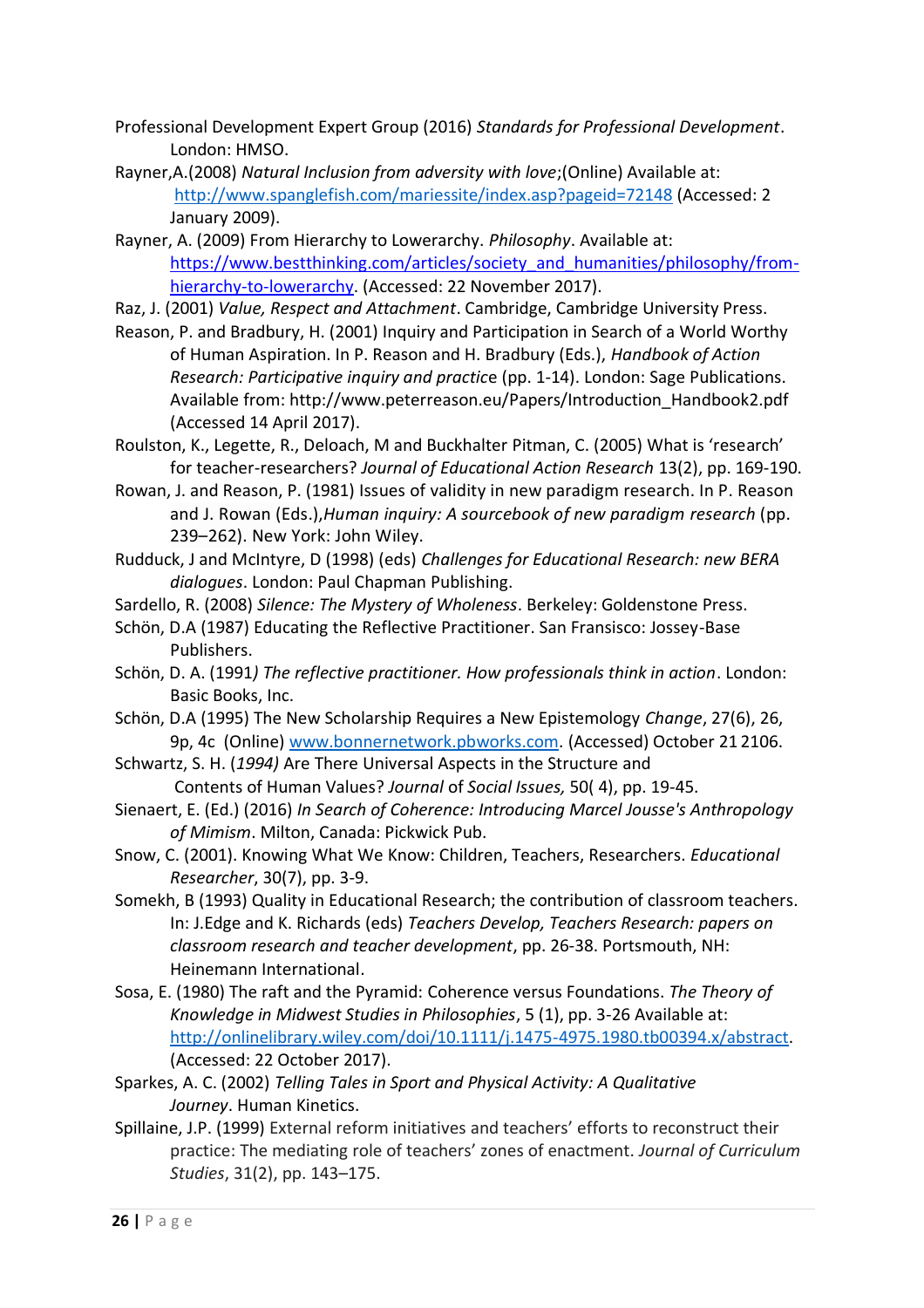- Spielman, A. (2019) (*Twitter*) 16 /January of tweet posted. Available at: [https://twitter.com/amanda\\_spielman?lang=en](https://twitter.com/amanda_spielman?lang=en) (Accessed: 22 January 2019).
- Stenhouse, L. (1979) The Study of Samples and the Study of Cases. *British Educational Research Journal*, 6(1), 1980. Presidential Address to the Annual Conference of the British Educational Research Association, September 1979.
- Stenhouse, L. (1981) What Counts as Research? *British journal of Educational Studies*, 29 (2), pp. 103-114.
- Strode, M. (1903) 'Wind Wafted Flowers', *The Open Court Journal*, 17(8), p. 567. Available at[:https://opensiuc.lib.siu.edu/cgi/viewcontent.cgi?referer=https://www.google.co](https://opensiuc.lib.siu.edu/cgi/viewcontent.cgi?referer=https://www.google.com/&httpsredir=1&article=1651&context=ocj) [m/&httpsredir=1&article=1651&context=ocj](https://opensiuc.lib.siu.edu/cgi/viewcontent.cgi?referer=https://www.google.com/&httpsredir=1&article=1651&context=ocj) (Accessed: 14 December 2018).
- Teacher Development Trust. (2015). *Developing Great Teaching: Lessons from the International Reviews into Effective Professional Development*. London: TDT. Available at

[https://www.dropbox.com/s/m76p6mdep95git2/DGT%20Summary.pdf?dl=0#.](https://www.dropbox.com/s/m76p6mdep95git2/DGT%20Summary.pdf?dl=0) (Accessed: 26 February 2017).

Teachers' Professional Development Expert Group (2016) Standard for teachers' professional development. Available at:

[https://www.gov.uk/government/publications/standard-for-teachers-professional](https://www.gov.uk/government/publications/standard-for-teachers-professional-development)[development](https://www.gov.uk/government/publications/standard-for-teachers-professional-development) (Accessed: 24 January 2019).

- Terre Blanche, M. and Durrheim, K. (1999) *Histories of the present: social science research in contex*t. In Terre Blanche, M and Durrheim, K (eds) Research in Practice: Applied Methods for the Social Sciences (Cape Town: University of Cape Town Press), 1-16.
- The Learning Institute (2015) Welcome to The Learning Institute. (Online) Available at: <http://www.learninginstitute.co.uk/>(Accessed: 20 July 2015).
- Thayer-Bacon, B. (2003) *Relational (e)pistemologies*. Oxford; Peter Lang.
- Tutu, D. (2013) *Who we are: Human uniqueness and the African spirit of Ubuntu*. You Tube. Available at:<https://www.youtube.com/watch?v=0wZtfqZ271w> (Accessed: 20 February 2016).
- Wallace, B. (1980) *Thinking Actively in a Social Context*. (Online) Available at: [http://tascwheel.com/?page\\_id=289](http://tascwheel.com/?page_id=289) (Accessed: 21 July 2015).
- Wallace, B. (2005) *Thinking Skills and Problem Solving – An Inclusive Approach: A Practical approach for Teachers in Primary Schools*. London: Nace/Fulton.
- Whitaker, T., Whitaker, B. and Lumpa, D. (2013) *Motivating and Inspiring Teachers*. London: Oxen. 2nd Edition.
- Whitehead, J. (1989) Creating a living educational theory from questions of the kind, "How do I improve my practice?", *Cambridge Journal of Education*, Vol.19 Issue 1. Pp. 41– 52. Available at:<http://www.actionresearch.net/writings/livtheory.html> (Accessed: 20 July 2015).
- Whitehead, J. (2005) Living inclusional values in educational standards of practice and judgement. *Ontario Action Researcher*, 8(2). Keynote for the Act, Reflect, Revise III Conference, Brantford Ontario. From:

<http://www.actionresearch.net/writings/arrkey05dr1.htm> Accessed: Sunday 19 February 2017.

Whitehead, J. (2007) Generating Educational Theories That Can Explain Educational Influences In Learning: living logics, units of appraisal, standards of judgment. Symposium on *Generating Educational Theories That Can Explain Educational Influences In Learning*, at the British Educational Research Association Annual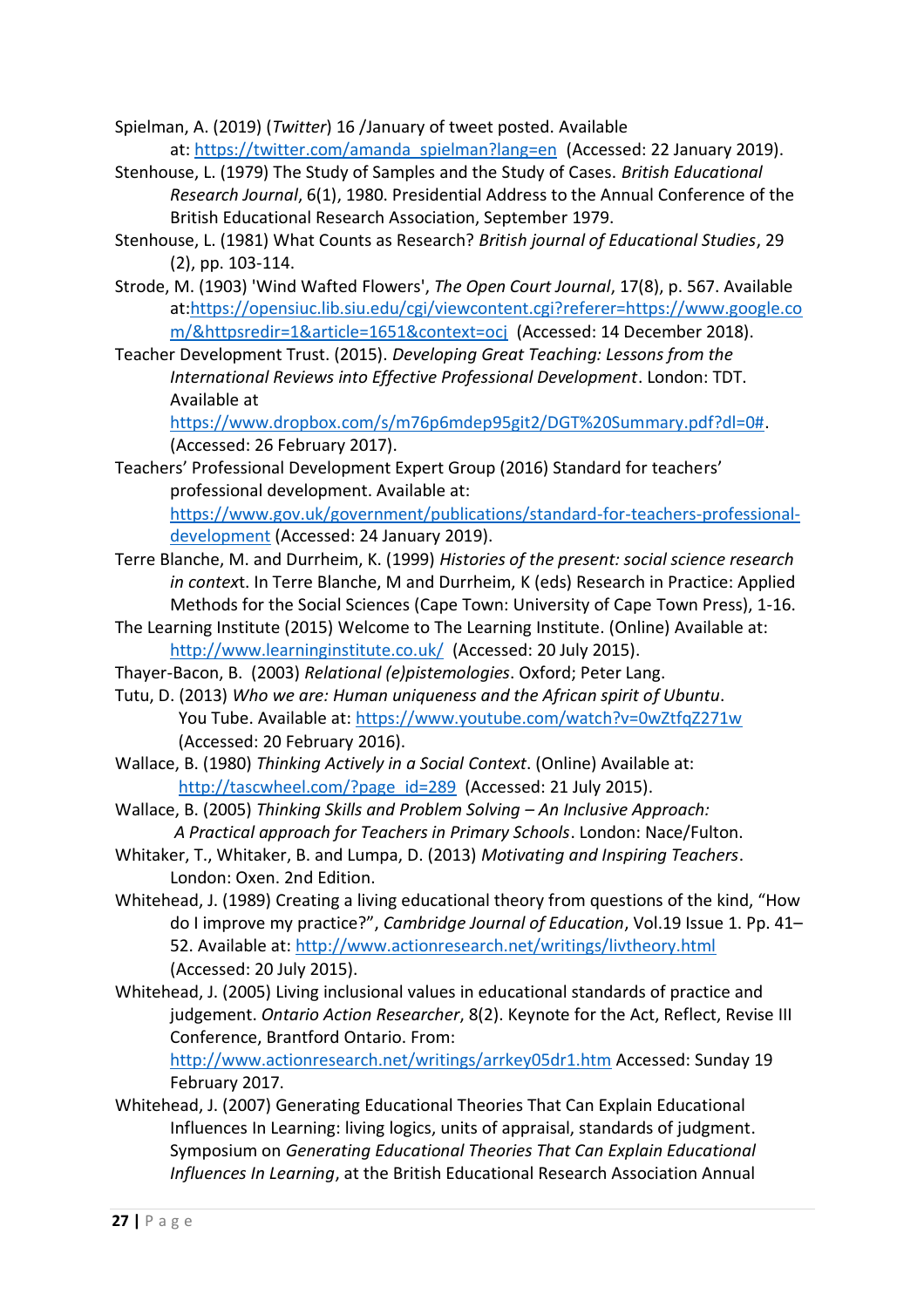Conference, Institute of Education, University of London, 5-8 September 2007. Available at: [http://www.leeds.ac.uk/educol/documents/166811.htm.](http://www.leeds.ac.uk/educol/documents/166811.htm) (Accessed: 20 September 2017).

- Whitehead, J. (2008) Using a living theory methodology in improving practice and generating educational knowledge in living theories. *Educational Journal of Living Theories*, 1(1), 103-126. Available at: [http://ejolts.net/drupal/node/80.](http://ejolts.net/drupal/node/80) [Google](http://scholar.google.com/scholar_lookup?hl=en&publication_year=2008&pages=103-126&issue=1&title=Using+a+living+theory+methodology+in+improving+practice+and+generating+educational+knowledge+in+living+theories&)  [Scholar](http://scholar.google.com/scholar_lookup?hl=en&publication_year=2008&pages=103-126&issue=1&title=Using+a+living+theory+methodology+in+improving+practice+and+generating+educational+knowledge+in+living+theories&) (Accessed: 10 October 2008).
- Whitehead, J. (2010). Creating An Educational Epistemology In The Multi-Media Narratives Of Living Educational Theories And Living Theory Methodologies. *Action Researcher in Education*, 1(1), pp. 89-109.
- Whitehead, J. (2014) Research Memoir Enacting Educational Reflexivity in Supervising Research into Creating Living-Educational-Theories. *Educational Research for Social Change (ERSC),* 3(2), pp. 81-93.
- Whitehead, J. (2015). The Practice of Helping Students to Find Their First Person Voice in Creating Living-Theories for Education. In Bradbury, H. (Ed) (2015) *The SAGE Handbook of Action Research, Third Edition* (pp. 247-255). London: Sage. Copy before final corrections because of copyright restrictions Available at: <http://www.actionresearch.net/writings/jack/jwBRADBURY-Chp24.pdf> (Accessed: 19 November 2015).
- Whitehead, J. (2015) *How could Living Theory research contribute to the Action Research Network of the Americas?* Institute for Professional Learning in Education (RIPLE) University of Cumbria, A paper presentation to the 2015 Action Research Network of the Americas with the theme of 'Joint Action – Learning with and From one another', in Toronto, Canada, 8-9 May 2015.

<http://www.actionresearch.net/writings/jack/jwarnaindividual050515.pdf>

- Whitehead, J. (2016). Book Review: de Sousa Santos, B. (2014) Epistemologies of the South: Justice against Epistemicide. London; Paradigm Publishers. *Educational Journal of Living, Theories*, 9(2), pp. 87-98.
- Whitehead, J. (2017) Practice and Theory in Action Research. Living Theories as Frameworks for Action, in Rowell, L. L., Bruce, C. D., Shosh, J.M. and Riel, M. M. (Eds.) (2017) *The Palgrave International Handbook of Action Research*. New York; Palgrave Macmillan.
- Whitehead, J. (2018) *Notes for Doctoral and Masters Students*. Available at: <http://www.actionresearch.net/writings/arsup/livingtheorymethodologies.pdf> Accessed: 8 March 2019).
- Whitehead, J. and Huxtable, M. (2014) Creating a Profession of Educators with the livingtheories of Master and Doctor Educators. *Gifted Education International*, Available at:

[https://www.researchgate.net/publication/280803799\\_Whitehead\\_J\\_Huxtable\\_M](https://www.researchgate.net/publication/280803799_Whitehead_J_Huxtable_M_2014_Creating_a_Profession_of_Educators_with_the_living-theories_of_Master_and_Doctor_Educators) 2014 Creating a Profession of Educators with the living-

theories of Master and Doctor Educators. (Accessed: 28 February 2017).

Whitehead,J. and Huxtable,M. (2015) *How does Living Educational Theory research enable individuals to research into their higher education to improve it and contribute to educational knowledge?* BERA HE SIG. Available at:

[http://www.actionresearch.net/writings/jack/mhjwHESig080415.pdf.](http://www.actionresearch.net/writings/jack/mhjwHESig080415.pdf) (Accessed: 28 February 2017).

Whitehead, J. & Huxtable, M. (2016) Creating a Profession of Educators with the living-